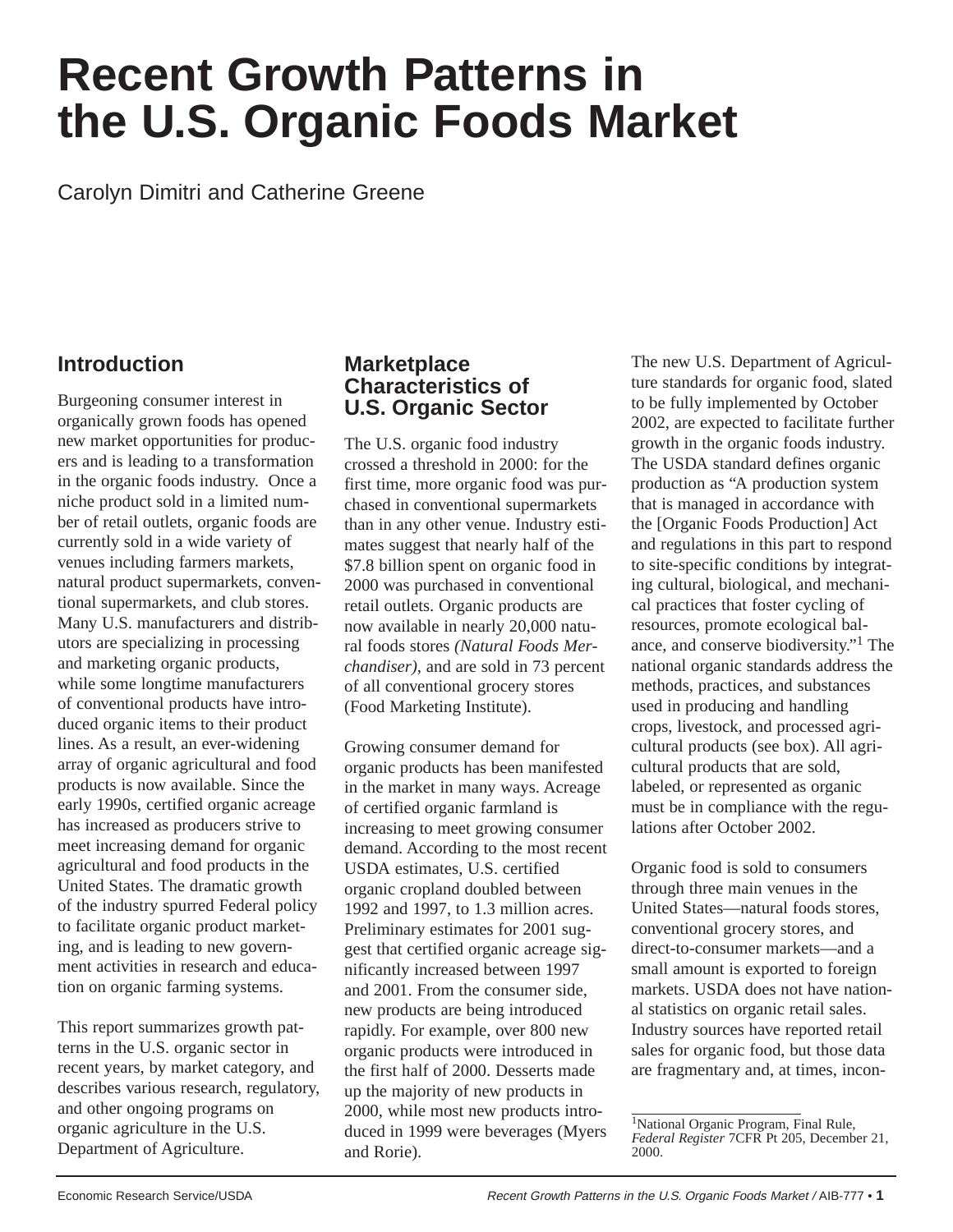sistent. A trade publication, the *Natural Foods Merchandiser* (NFM) reported estimates of total U.S. retail sales of organic foods for 1990 through 1996. NFM estimated total organic sales through all marketing outlets rose steadily from about \$1 billion in 1990 to \$3.3 billion in 1996, the last year that total sales were reported. Since 1999, Packaged Facts, a market research firm, has been reporting organic food sales. According to Packaged Facts, organic food sales in all venues totaled \$6.5 billion in 1999 and \$7.8 billion in 2000. This increase continues the streak of industry growth equal to 20 percent or more annually since 1990.

Purveyors of natural products were the primary sales force for organic food since the beginning of the organic food movement over half a century ago. Until 2000, the largest retail outlet for organic food was natural foods stores followed by direct markets (such as farmers markets), according to NFM data (fig. 1). In 2000, 49 percent of all organic products was sold in conventional supermarkets, 48 percent was sold in health and natural products stores, and 3 percent through direct-to-consumer methods (Packaged Facts). In contrast, in 1991, 7 percent of all organic products were sold in conventional supermarkets and 68 percent were sold in health and natural products stores (NFM).

Fresh produce remains the top-selling organic category (see fig. 2), followed by nondairy beverages, breads and grains, packaged foods (frozen and dried prepared foods, baby food, soups, and desserts), and dairy products. During the 1990s, organic dairy was the most rapidly growing seg-

### **Natural Product and Conventional Supermarkets**

From 1990 to 1996, natural products retailers sold two-thirds of organic foods. Sales of organic food in natural products stores increased 20 to 25 percent annually since the early 1990s.

Natural product retailers comprise 1 percent of all foodstores in the United States, and sold 48 percent of all organic food in 2000.

Conventional foodstores began outselling natural products supermarkets in several categories in 1999, including organic milk, half and half, cream, nondairy beverages, cold cereals, cookies and snack bars, and tofu.

In 2000, conventional supermarkets comprised 99 percent of all foodstores and sold 49 percent of all organic products.

ment, with sales up over 500 percent between 1994 and 1999. Sales of organic yogurt and kefir increased 56.4 percent between 1999 and 2000. Following closely, sales of nondairy beverages (for example, juice and soymilk) increased 53.1 percent and sales of fresh produce grew by 51.4 percent between 1999 and 2000, according to industry sources. Overall, according to Packaged Facts, organic sales in natural product supermarkets and conventional stores increased by 20 percent between 1999 and 2000.

Organic farmers market their food directly to consumers much more frequently than conventional farmers do, and the last decade has seen a renaissance in the use of farmers markets across the country. Producers capture a much higher share of the consumer food dollar when they market their produce directly to consumers. Several surveys of certified organic producers show similar findings on their heavy use of direct-to-consumer marketing. A 1997 survey of certified organic producers in the United States conducted by the Organic Farming Research Foundation (OFRF)—a California nonprofit group that sponsors research on organic farming—found that direct market use is extensive and varies by commodity sector, with fruits and vegetables the highest. Organic producers reported selling produce from about 23 percent of their vegetable acreage directly to consumers through on-farm sales (9 percent), farmers markets (8 percent), "community supported agriculture" subscriptions (4 percent), and other types of direct-toconsumer markets (2 percent). Also, produce from about 20 percent of the organic fruit and vegetable acreage was marketed directly to grocery retailers and restaurants. A 1994 USDA survey of certified organic vegetable producers in the United States found that the use of direct-toconsumer markets varied with farm size, with 60 percent of the growers with under 10 acres (three-quarters of the respondents) using this channel compared with 12 percent with 10 acres or more (Fernandez-Cornejo et al.). Smaller growers tended to market directly to grocery retailers (11 percent versus 6 percent for larger growers) and through grower cooperatives (10 percent versus 3 percent for larger growers), while the larger growers marketed more heavily to vegetable packer/shippers, brokers, and food processors.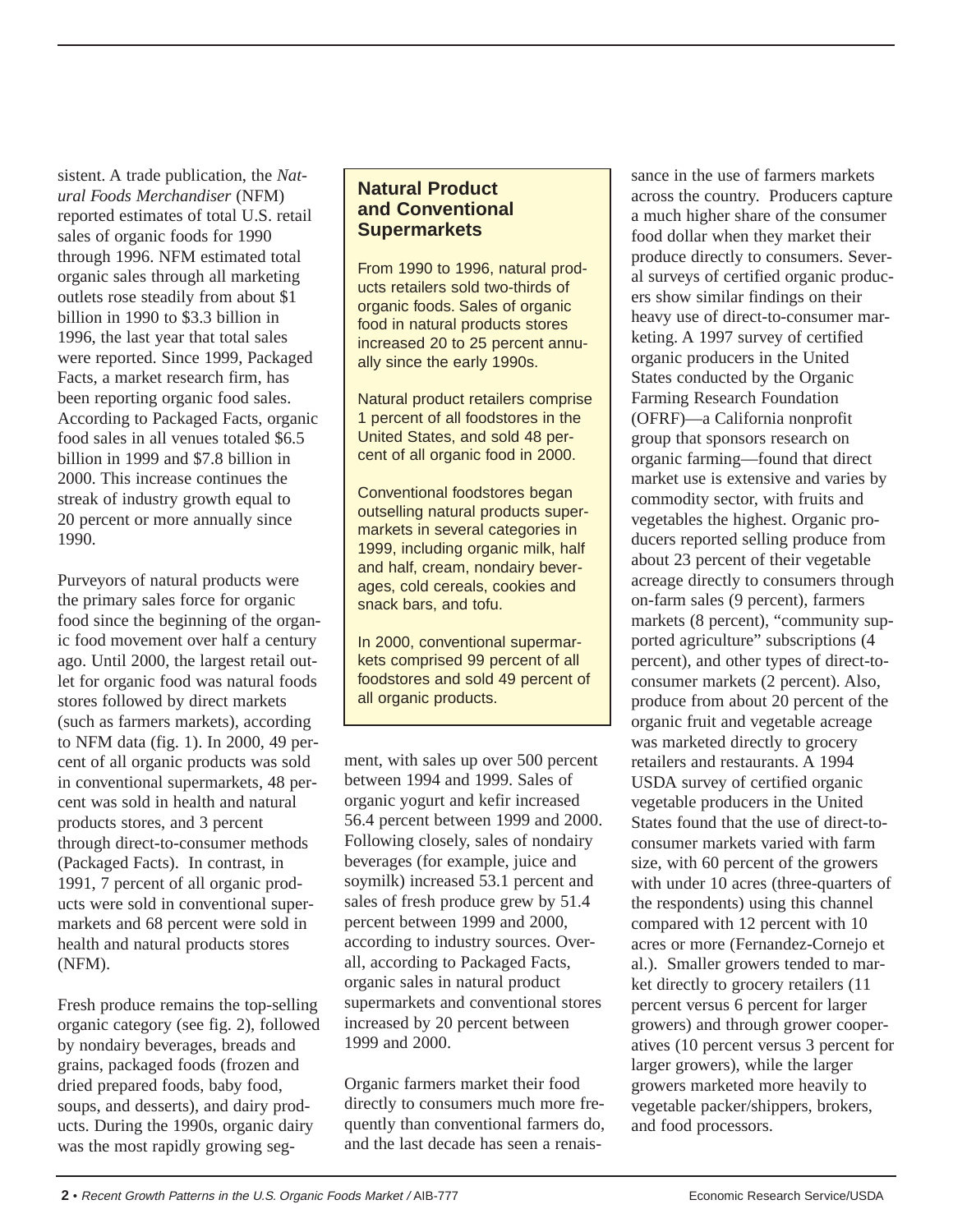Organically grown food is widely available in farmers markets across the United States, and organic-only farmers markets have been organized in Oregon, Illinois, Missouri, and other States. The renaissance in farmers markets in the United States dur-

ing the 1990s—fostered by State and local municipalities wanting to revitalize neighborhoods and preserve regional farmland and open space has been a boon to organic farmers who use this marketing outlet much more heavily than conventional farmers do. States are also producing directories of farm stands and pickyour-own farms, including organic directories, and developing logos like "Jersey Fresh" to promote locally grown food.

Community-supported agriculture (CSA) is an innovative direct marketing arrangement that organic farmers have been pioneering in the United States for about a decade. Consumers subscribe to the harvest of a CSA farmer for the entire upcoming season, and pay for their produce in advance. Under a CSA arrangement, consumers share the production risks and variable harvests of the farmer including especially abundant harvests—and sometimes participate in festivals and other social activities at the farm. Over 800 CSAs are currently listed in the U.S. database maintained by USDA and the Robyn Van En Center at Wilson College. Most of the CSA farms use organic production systems.

### **Production Characteristics of U.S. Organic Sector**

A growing body of research in the United States has been devoted to the economics of organic production systems—its yields, input costs, income, profitability, and other economic characteristics. A 1990 review of the U.S. literature concluded that the "variation within organic and conventional farming systems is likely as large as the differences between the two systems" and found mixed results in the comparisons for most characteristics (Knoblauch, Brown, and Braster, 1990).

Several more recent U.S. studies have indicated that organic price premiums





Notes: Other is direct sales and exports. Source: Natural Foods Merchandiser, Packaged Facts.



#### **Figure 2—Sales of top five organic foods, 2000**

Source: Nutrition Business Journal.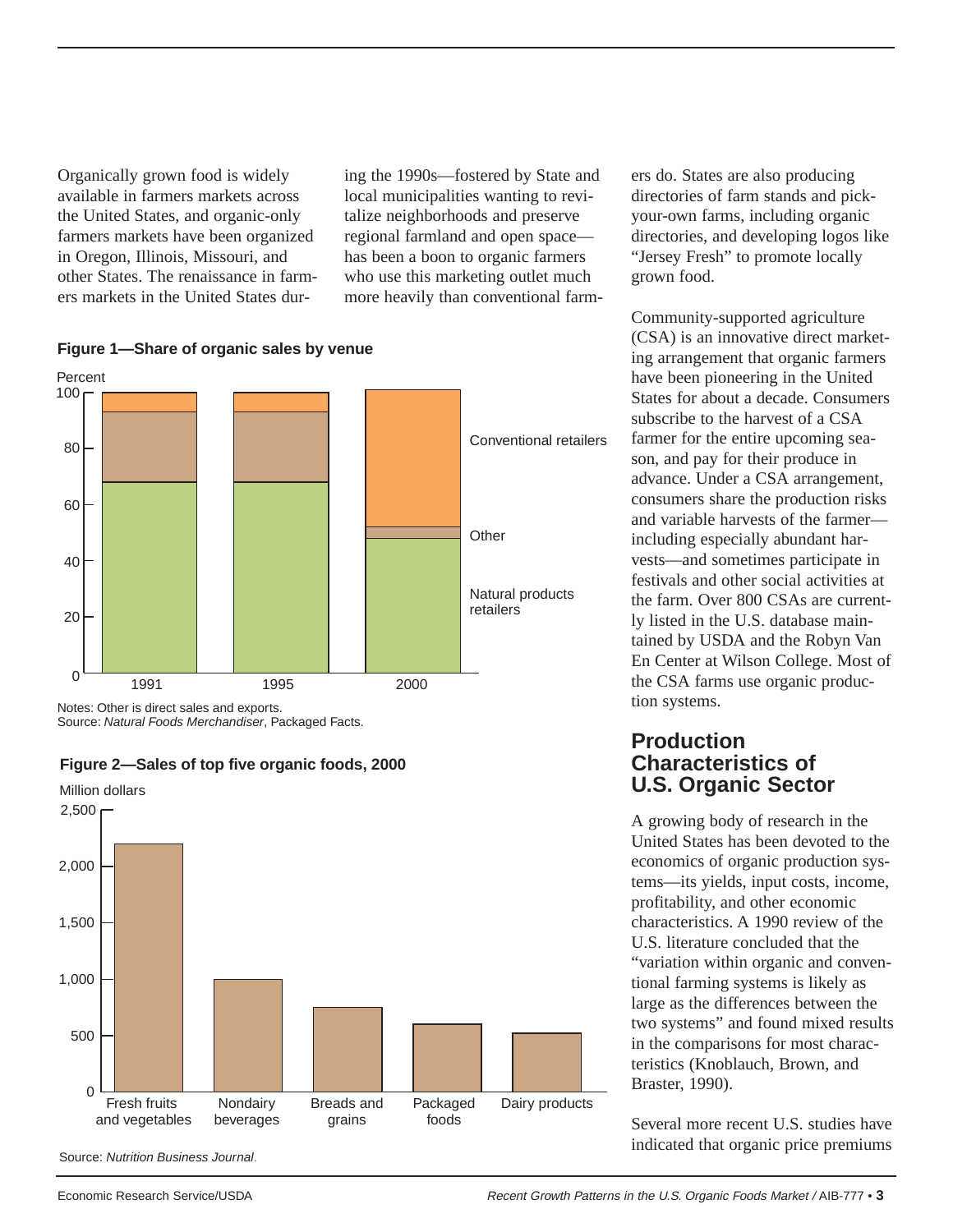are key in giving organic farming systems comparable or higher wholefarm profits than conventional chemical-intensive systems, particularly for crops like processed tomatoes and cotton (Klonsky and Livingston, 1994; Batte, Forster, and Hitzhusen, 1993; Assadian, Esparza, and Ponce, 1999). Other studies have found that organic systems may be more profitable than conventional systems, even without price premiums. For example, some Midwestern organic grain and soybean production was found to be more profitable than conventional systems, even without price premiums, due to higher yields in drier areas or periods, lower input costs, or crop mix (Welsh, 1999). Also, a recent study comparing organic and conventional apple production in California's Central Coast showed higher yields as well as higher returns under the organic systems (Swezey et al., 1994). And another recent study compared organic, conventional, and integrated apple production systems in Washington State over a 6-year period, and found that the organic system was more profitable, had similar yields, better tasting fruit, and was more environmentally sustainable and energy efficient than the other systems (Reganold et al.). We are not aware of recently published research that finds farming with organic methods is less profitable than farming with conventional methods. Of course, net returns to various production systems may vary with biophysical and economic factors (such as soil type, climate, and proximity to markets), and a system that is optimal in one location may not be optimal in another. Also, factors not captured in standard profit calculations, such as convenience, longer-term planning horizons, and environmental ethics, can motivate

rational adoption of a particular practice or farming system. Further research is needed to improve our understanding of the factors influencing net returns to organic farming systems.

The promising results from the limited number of economic studies to date have led to an increase in research on organic farming systems. USDA, universities, and other U.S. institutions are increasingly examining the long-term economics of organic farming systems through replicated field trial research and a multidisciplinary systems approach. Most of these projects are less than a decade old, and promise to answer basic research questions about yields and profitability as well as to address farmer-defined management and production obstacles to the more widespread adoption of organic production systems.

### **Examples of U.S. long-term farming systems trials**

Rodale Institute's Farming Systems Trial™, in Kutztown, Pennsylvania, was begun in 1981 and is one of the longest running experiments designed specifically to study organic cropping systems. The project focuses on corn and soybean production and studies the transition process that occurs when converting from conventional to organic farming.

The Sustainable Agriculture Farming Systems Project, at the University of California, Davis, has been examining processing tomato, safflower, bean, and corn production under conventional, low-input, and organic systems since 1988 on a 28-acre site in the Sacramento Valley.

Elwell Agroecology Farm, in conjunction with the University of Minnesota's Lamberton Experiment Station, began adding long-term, organic cropping systems trials in 1989; rotations include corn, soybeans, alfalfa, and oats.

The Living Field Laboratory, a project of the C.S. Mott Chair of Sustainable Agriculture, Michigan Agricultural Experiment Station, and others, was established in 1993 and is examining corn, soybean, and wheat production under organic, conventional, and other management systems.

USDA's Agricultural Research Service began investigating organic farming systems through long-term farming systems trials in 1993. The Farming Systems Project, at USDA's Beltsville (Maryland) Agricultural Research Center, is a long-term comparison of seven cropping systems with various rotations of corn, soybean, wheat, and alfalfa that are typical in the mid-Atlantic region.

The West Virginia University (WVU) converted its entire 60-acre Horticulture Farm to organic production in the fall of 1999. The WVU Organic Research Farming Project is studying market garden/vegetable production systems, as well as field crop/livestock systems, in replicated plots, and is evaluating changes in various aspects of the fauna, flora, and soil as organic practices are followed.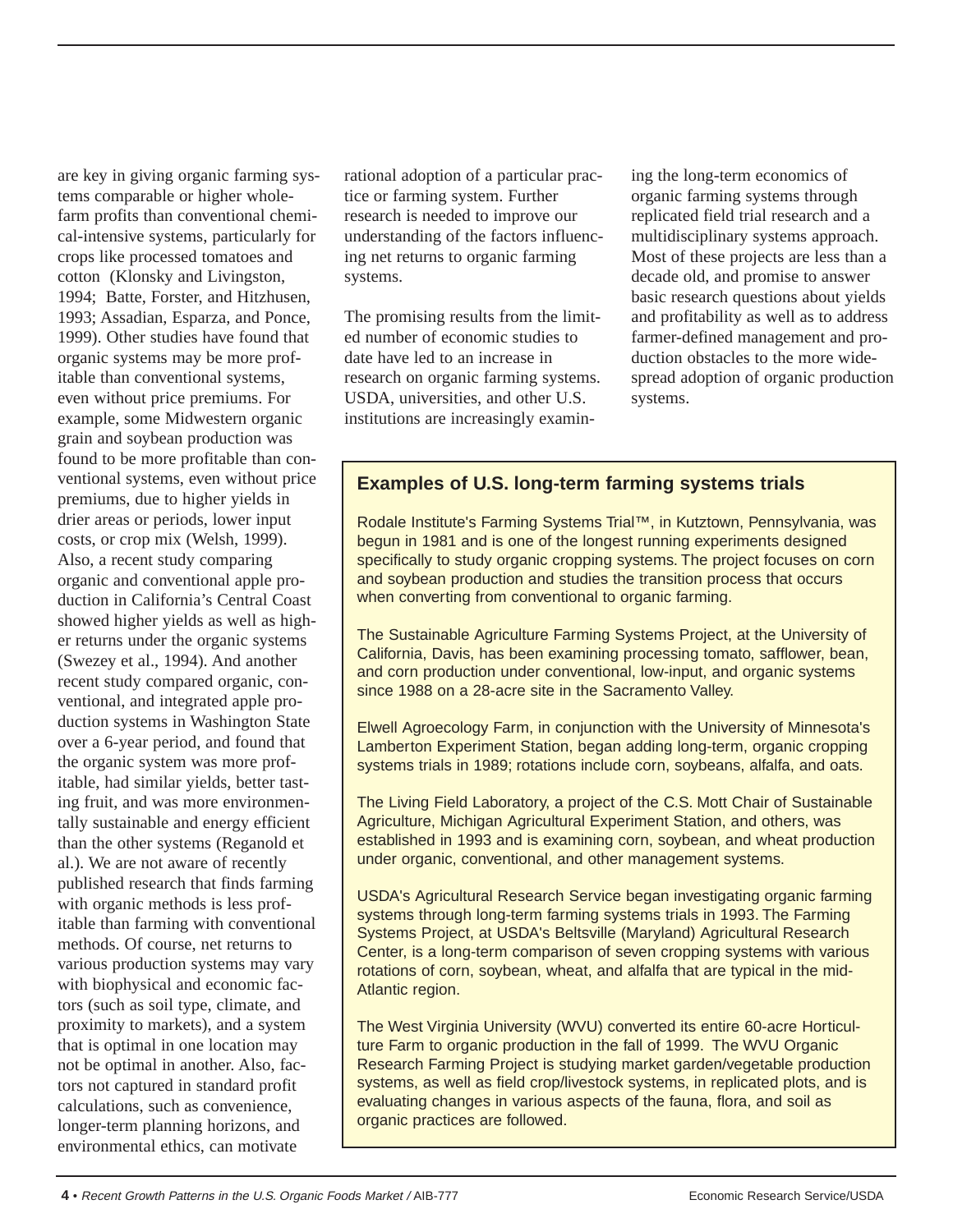Farmers in 49 States used organic production methods and third-party organic certification services on 1.35 million acres of farmland in 1997, according to an Economic Research Service (ERS) study. Crops were grown on about two-thirds of the certified U.S. organic farmland, and the rest was pasture. The ERS study analyzed data from 40 State and private certifiers (see box, p. 8, on organic standards and certification). Uncertified acreage was excluded, even though it may represent a large segment of organic production, because of the difficulty in determining the production criteria used by uncertified growers. ERS reports statistics on certified organic U.S. acreage in the Organic Farming and Marketing Briefing Room *(www.ers.usda.gov/ briefing/organic)*.

Organic farming has made deeper inroads in the fruit, vegetable, and other high-value specialty crop industries than in the major grain and oilseed industries. While less than two-tenths of 1 percent of the U.S. corn, soybean, and wheat crops were grown organically in 1997, over 1 percent of the dry peas and tomato crops and about 2 percent of the apple, grape, lettuce and carrot crops were organic. And nearly a third of the U.S. herb and "mixed vegetable" crops were grown organically in 1997. (A "mixed vegetable" crop is a mixture of numerous horticultural crops (mostly vegetables) grown on a small farm or parcel.)

The markets for organic vegetables, fruits, and herbs have been developing for decades in the United States, and these crops are grown organically in more States than any other type of commodity. State and private certifying groups certified over 180,000

acres of these crops in 44 States in 1997, more than double the amount certified in 1994, with the biggest gains for cultivated and wild-harvested herbs such as St. John's Wort.

About 2 percent of the major fruit and vegetable crops—apples, carrots, lettuce, and grapes—were grown organically, and a third of the organic vegetable acreage was devoted to producing "mixed vegetables" in 1997. Mixed vegetable farms, as defined in the census of agriculture, are small farms—less than 50 acres—that produce a large number of vegetables. Large farms produce processing tomatoes, organic wine grapes, and other high-value crops on a commercial scale, while numerous small farms still specialize in mixed vegetable production for direct marketing to consumers and restaurants. The top producer of organic fruits and vegetables was California, followed by Arizona, Florida, Texas, and Washington.

About a third of the total certified organic vegetable acreage in 1997 was for mixed vegetables. In 1997, U.S. farmers certified nearly 3,000 acres of organic mixed vegetables on farms or parcels that were 5 acres or less, and over 14,000 acres on farms and parcels over 5 acres. New York organic producers had over 1,400 acres in the 5-acres-or-less category. Mixed vegetable producers often target farmers markets, community-supported agriculture subscriptions, restaurants, and other direct marketing outlets.

Organic farmers are also growing major grains and oilseeds on a small portion of the planted area in the United States. Wheat was produced under certified organic farming systems on over 125,000 acres in 1997,

corn was grown on over 42,000 acres, and soybeans were produced on about 82,000 acres. Other field crops produced organically in 1997 include barley, oats, sorghum, rice, spelt, millet, buckwheat, rye, dry peas, lentils, dry beans, flax, and sunflowers. Organic acreage of these crops, especially soybeans, has undoubtedly increased since 1997.

Thirty-nine States had certified organic hay and silage production, with most acreage in Idaho, Wisconsin, and New York. Acreage of these crops expanded 51 percent between 1995 and 1997 as the number of certified organic milk cows more than doubled during that period.

Organic meat and poultry markets have lagged behind those for crops partly because meat and poultry could not be labeled as organic until February 1999, when a provisional label was approved by USDA. Food crops and non-meat animal foods (eggs and dairy products) are regulated by the U.S. Food and Drug Administration, which allowed food packages to carry an organic label throughout the 1990s.<sup>2</sup> While the number of certified organic beef cows, hogs, sheep, and lambs declined during the study period (1992-97), the number of dairy cows and layer hens increased sharply. The market for organic meat products is beginning to grow now that organic labeling is permitted, and the growing market for organic milk and eggs has been pushing up the use of certified organic pasture and the demand for certified organic grains and oilseeds.

<sup>&</sup>lt;sup>2</sup>Traditionally, USDA has regulated labeling of all meat products and FDA has regulated labeling of nonmeat animal products and other food products. The new USDA organic label, however, will apply to all food products.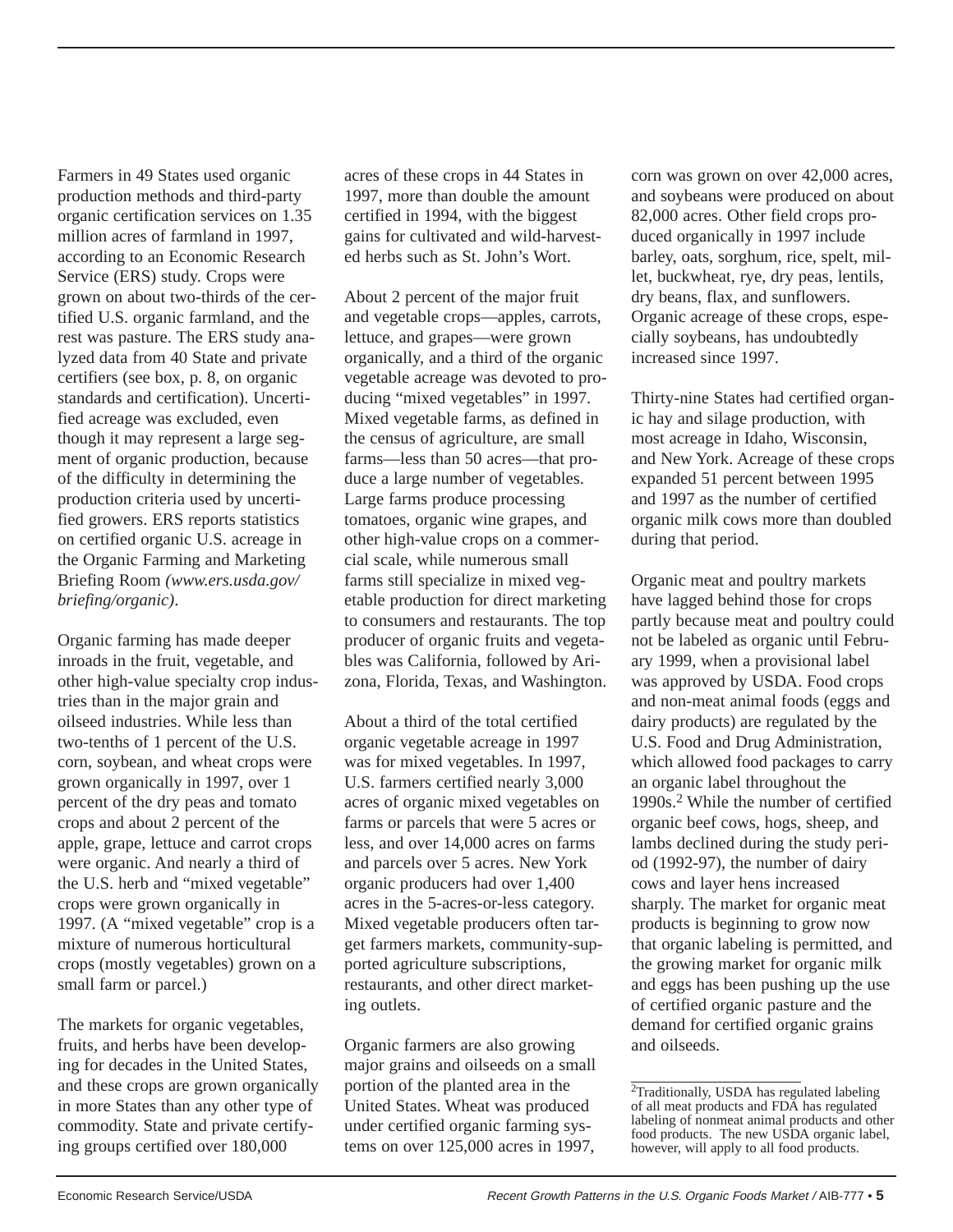Farmers and ranchers raised a small number of certified organic cows, hogs, and sheep in 23 States in 1997. Dairy cows were raised organically in 13 States in 1997, and New York, Wisconsin, and Minnesota were the top three producers. The number of certified organic milk cows in the United States nearly tripled between 1992 and 1994 and more than doubled between 1994 and 1997. California was the leader in organic poultry production, followed by New York and Virginia. Other organic animal specialties, including goats, fish, and colonies of bees, were certified in several States.

## **Consumption Characteristics of the U.S. Organic Sector**

A number of academic and industry studies have been conducted to examine consumer behavior and identify their motivation for purchasing organic foods. Many of the industry studies use consumer surveys, which seek to identify how often consumers purchase organic food, their motivations for purchasing organic food, and demographic data on organic food purchasers. University studies have adopted different approaches to assess consumer buying behavior and to identify which characteristics (for example, income, food quality, educational level, concern for the environment, or family size) affect whether consumers will purchase organic food.

Several industry groups have surveyed consumers about their preferences and buying habits for organic food. The results of the different surveys are not always consistent. *The Nutrition Business Journal* reported that 11 percent of consumers purchased some organic food in 2000, and less than 2 percent are regular purchasers. Results of the Hartman Group's 2000 survey suggest that 3 percent of consumers regularly buy organic products. The Walnut Acres Survey (2001) found that 63 percent of respondents purchased organic food at least sometimes, and 57 percent of the purchasers had been doing so for at least 3 years. The Food Marketing Institute's survey (2001) found that 66 percent of surveyed shoppers bought organically grown foods.

In 2001, the Food Marketing Institute's survey indicated that 37 percent of shoppers said they purchased organically grown food to maintain their health; and 44 percent of these shoppers had purchased organic food in the past 6 months. Consumers surveyed by the Hartman Group (2000) gave the following reasons for purchasing organic food: health and nutrition (66 percent), taste (38 percent), environment (26 percent), and availability (16 percent).<sup>3</sup> The Fresh Trends (2001) survey revealed that 12 percent of the shoppers surveyed reported that whether a product is organic is a primary factor in their purchasing decision. Sixty-three percent of the respondents of the Walnut Acres Survey believed that organic food and beverages were better for them and were more healthful than their conventional counterparts. Fresh Trends (1996, 1998, 2000, 2002) found little difference between the purchasing habits of men and women.

Over the years, Fresh Trends found that, of the shoppers that had purchased organic produce in the previous 6 months, more purchased vegetables than fruit (according to the 1996 survey, 24 percent purchased fruit and 84 percent purchased vegetables; according to the 2000 survey, 35 percent purchased vegetables). Apples and tomatoes led the list of fruit and vegetables purchased by the shoppers surveyed by Fresh Trends. According to the Hartman Survey (2000), the top 10 organic products purchased were strawberries, lettuce, carrots, other fresh fruit, broccoli, apples, other fresh vegetables, grapes, bananas, and potatoes. The Hartman survey also suggested that fruits and vegetables were "gateway categories" (typically the first organic products purchased by consumers). The Walnut Acres Survey (2002) indicated that 68 percent of consumers revealed that price is the main reason they did not purchase organic food.

Academic researchers have taken a slightly different tack in studying organic consumers by complementing surveys with statistical analysis to depict the typical consumer. Some studies reveal conflicting results, most likely because of the different methodological approaches. Consumers considered the following factors important when purchasing fresh produce: price, size and packaging, whether the item is on sale, and whether the item is organic (Estes and Smith). Age, gender, and having a college degree had little impact on a shopper's decision to buy organic produce (Thompson and Kidwell). Consumers with higher incomes and higher levels of education are willing to pay more for organic potatoes (Loureiro and Hine), while consumers with advanced degrees are less likely to buy organic produce (Thompson and Kidwell). Appearance of fresh produce mattered, and

<sup>&</sup>lt;sup>3</sup>Consumers gave more than one reason for purchasing organic food. Thus, the percentages sum to more than 100.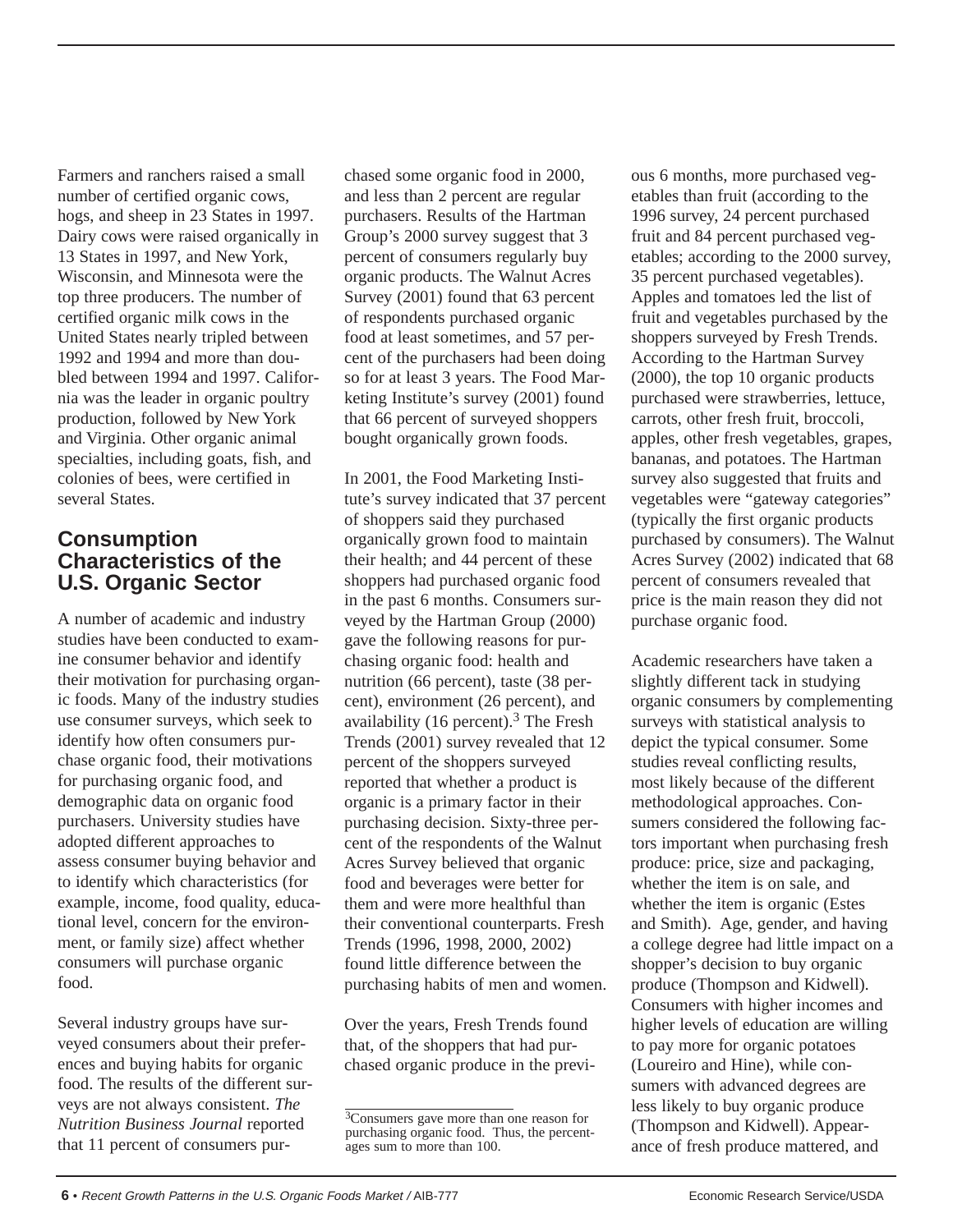# **Summary of Methodology Used in Consumer Studies**

| <b>Study</b>                                          | <b>Year Published</b> | <b>Methodology</b>                                                                                                                                                                                                                                                                                                                                                                   |
|-------------------------------------------------------|-----------------------|--------------------------------------------------------------------------------------------------------------------------------------------------------------------------------------------------------------------------------------------------------------------------------------------------------------------------------------------------------------------------------------|
| <b>Walnut Acres Survey</b>                            | 2001                  | Telephone interviews with nationally<br>representative sample of 1,000<br>adults. Sample collected March 1 - March 5, 2001.                                                                                                                                                                                                                                                          |
| <b>Food Marketing</b><br><b>Institute Survey</b>      | 2001                  | Telephone interviews with nationally<br>representative sample of 1,200 adults.                                                                                                                                                                                                                                                                                                       |
| Hartman Group, the<br><b>Organic Consumer Profile</b> | 2000                  | Mail questionnaire sent to 40,000 households,<br>nationwide, selected from a panel of 550,000<br>households. The panel conforms to a cross-section<br>of the population based on the 2000 census;<br>26,434 consumers responded.                                                                                                                                                     |
| <b>Fresh Trends Survey</b>                            | <b>Biannual</b>       | Two separate surveys. The first survey was a<br>telephone survey of 1,000 nationally representative<br>households. Average phone conversation was<br>10 minutes. The second survey covered 5,000<br>consumer in-store interviews in June 2001 and<br>August 2001. Interviews took place in one retailer<br>(five stores each) in five different markets<br>across the United States. |
| <b>Estes and Smith</b>                                | 1996                  | Hedonic analysis of demand for organic produce.<br>Data collected using focus groups and mall interviews.                                                                                                                                                                                                                                                                            |
| <b>Thompson and Kidwell</b>                           | 1998                  | Collected data on items purchased by examining<br>shopping carts of consumers in Tucson, AZ, and<br>collected demographic data.                                                                                                                                                                                                                                                      |
| Glaser and Thompson                                   | 1999, 2000            | Econometric analysis (using scanner data) of demand<br>for organic frozen vegetables and organic milk.                                                                                                                                                                                                                                                                               |
| Reicks, Splett, and Fishman                           | 1999                  | Experimental design for effectiveness of shelf<br>labeling.                                                                                                                                                                                                                                                                                                                          |
| Govindasamy and Italia                                | 1999                  | Estimated consumer willingness to pay a 10-percent<br>premium for organic produce.                                                                                                                                                                                                                                                                                                   |
| <b>Thompson and Glaser</b>                            | 2001                  | Econometric analysis (using scanner data) of<br>demand for organic baby foods.                                                                                                                                                                                                                                                                                                       |
| Loureiro and Hine                                     | 2001                  | Estimated the willingness to pay for Colorado potatoes.                                                                                                                                                                                                                                                                                                                              |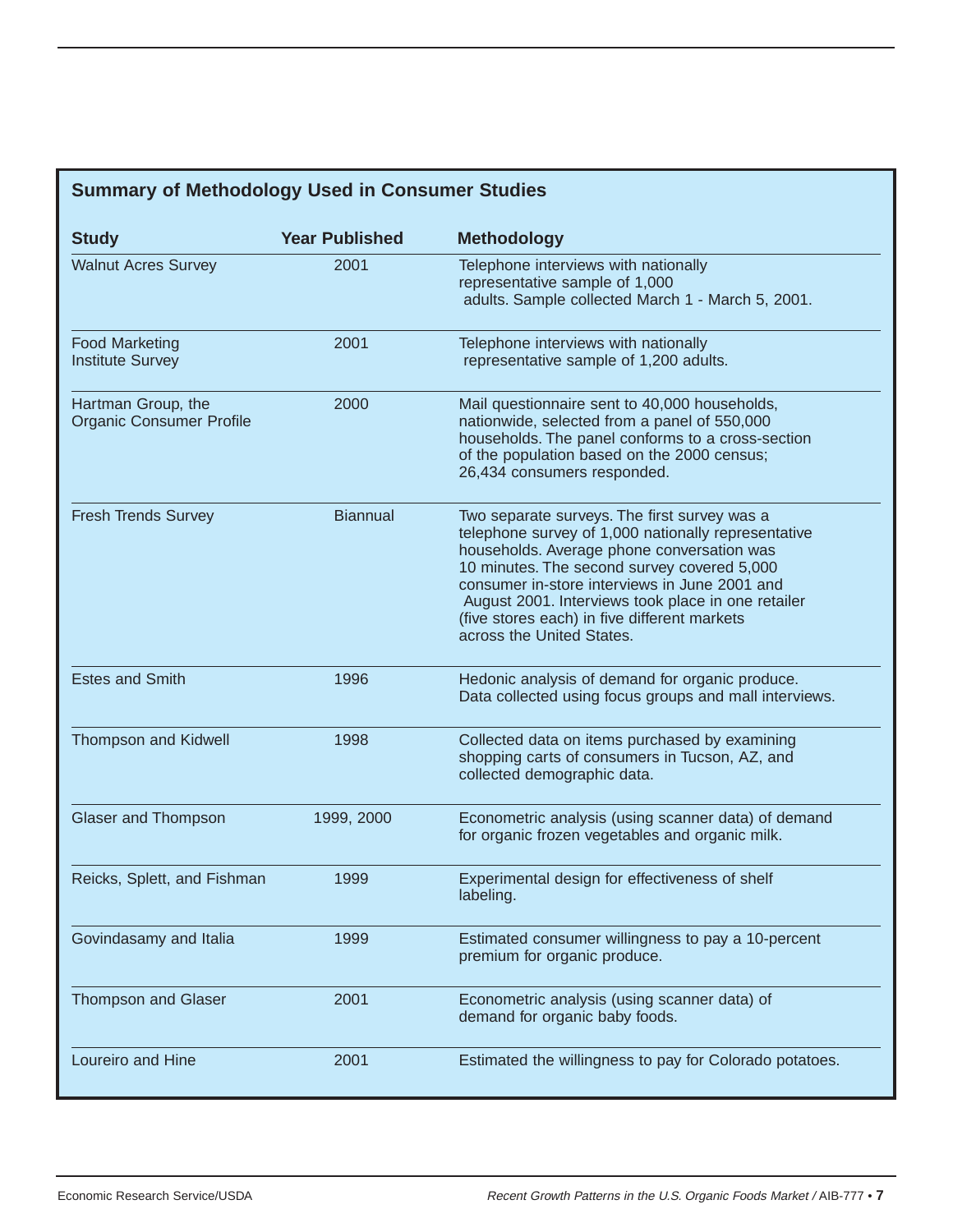### **Organic Standards and Certification**

Organic farming systems rely on ecologically based practices, such as biological pest management and composting; virtually exclude the use of synthetic chemicals, antibiotics, and hormones in crop production; and prohibit the use of antibiotics and hormones in livestock production. Under organic farming systems, the fundamental components and natural processes of ecosystems—such as soil organism activities, nutrient cycling, and species distribution and competition—are used as farm management tools. For example, food and shelter are provided for the predators and parasites of crop pests, planting and harvesting dates are carefully planned and crops are rotated, and animal manure and crop residues are cycled in organic production systems. Organic livestock production systems attempt to accommodate an animal's natural nutritional and behavioral requirements, requiring dairy cows and other ruminants, for example, to have access to pasture.

Private organizations, mostly nonprofit, began developing certification standards in the early 1970's as a way to support organic farming and thwart consumer fraud. Some States began offering organic certification services in the late 1980's for similar reasons. The resulting patchwork of standards in the various certification programs, however, caused a variety of marketing problems. Congress passed the Organic Foods Production Act of 1990 to establish national standards for organically produced commodities, and USDA promulgated final rules for implementing this legislation in December 2000. USDA is currently implementing these organic regulations, and all agricultural products that are sold, labeled, or represented as organic must be in compliance with the regulations after the 18-month transition period is completed in October 2002. These regulations require that organic growers and handlers (including food processors) be certified by a State or private agency accredited under the uniform standards developed by USDA, unless the farmers and handlers sell less than \$5,000 a year in organic agricultural products. Retail food establishments that sell organically produced agricultural products but do not process them are also exempt from certification.

The national organic standards address the methods, practices, and substances used in producing and handling crops, livestock, and processed agricultural products. Although specific practices and materials used by organic operations may vary, the standards require every aspect of organic production and handling to comply with the provisions of the Organic Foods Production Act. Organically produced food cannot be produced using genetic engineering and other excluded methods, sewage sludge, or ionizing radiation. These standards include a national list of approved synthetic, and prohibited nonsynthetic, substances for use in organic production and handling.

USDA organic standards for food handlers require that all nonagricultural ingredients, whether synthetic or nonsynthetic, be included on the national list. Handlers must prevent the commingling of organic with nonorganic products and protect organic products from contact with prohibited substances. In a processed product labeled as "organic," all agricultural ingredients must be organically produced unless the ingredient(s) is(are) not commercially available in organic form.

The labeling requirements under the national standards apply to raw, fresh, and processed products that contain organic ingredients and are based on the percentage of organic ingredients in a product. Agricultural products labeled "100 percent organic" must contain (excluding water and salt) only organically produced ingredients. Products labeled "organic" must consist of at least 95 percent organically produced ingredients. Products labeled "made with organic ingredients" must contain at least 70-percent organic ingredients. Products with less than 70-percent organic ingredients cannot use the term organic anywhere on the principal display panel but may identify the specific ingredients that are organically produced on the ingredients statement on the information panel. The USDA organic seal—the words "USDA organic" inside a circle—may be used on agricultural products that are "100 percent organic" or "organic." A civil penalty of up to \$10,000 per violation can be levied on any person who knowingly sells or labels as organic a product that is not produced and handled in accordance with these regulations.

For further information, visit USDA's Agricultural Marketing Service/National Organic Program (NOP) website at www.ams.usda.gov/nop/.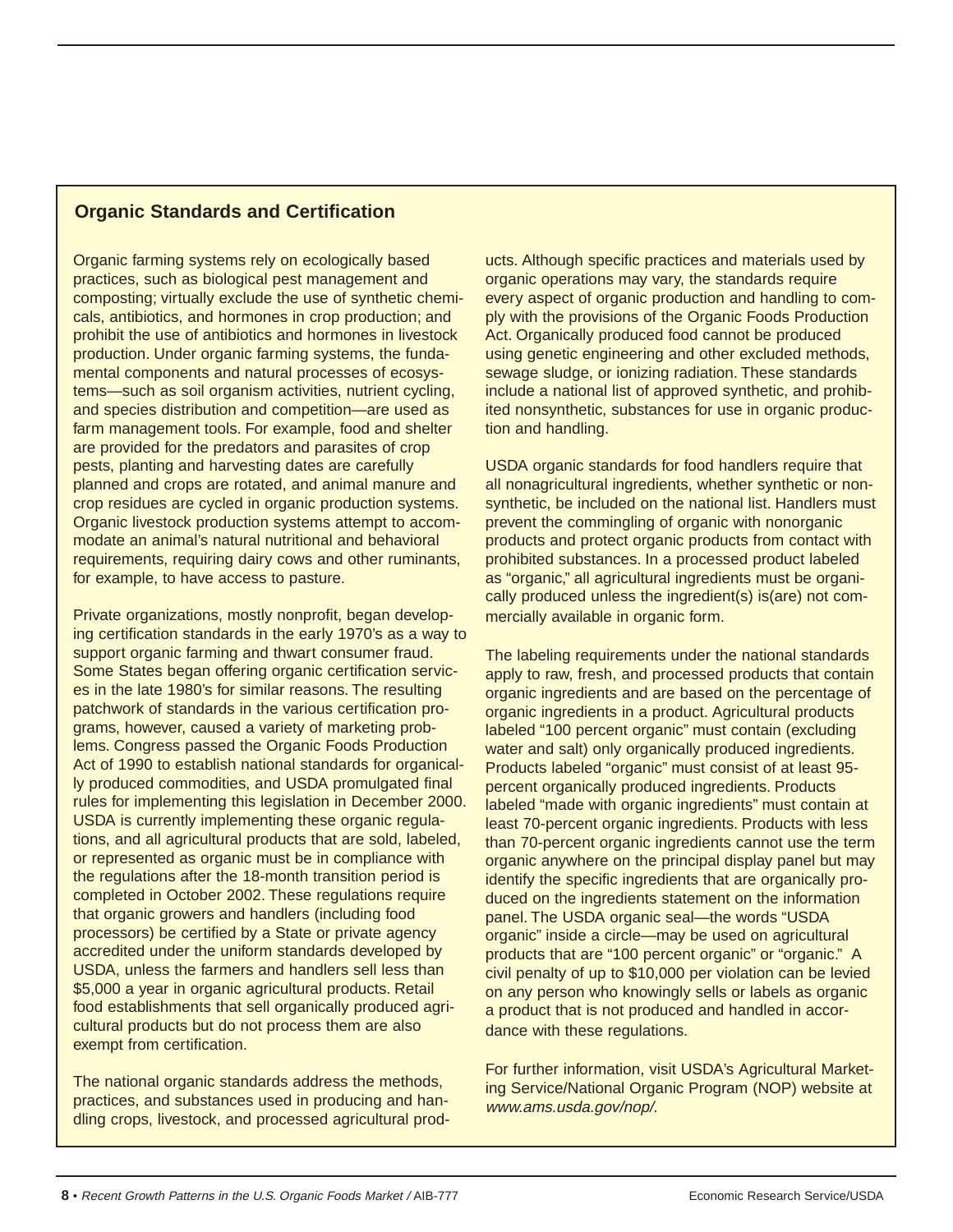the larger the number of cosmetic defects, the less likely would an organic product be purchased (Estes and Smith, Thompson and Kidwell).

One picture of the typical organic shopper is a younger household in which females do the shopping; smaller and higher income households are the most likely purchasers of organic produce (Govindasamy and Italia) and organic apples (Loureiro et al.). Households knowledgeable about alternative agriculture are more likely to purchase organic produce (Govindasamy and Italia) and those concerned about the environment are more likely to purchase organic apples (Loureiro et al.). Those concerned about food safety are more likely to buy organic produce (Govindasamy and Italia) and organic apples (Loureiro et al.). Those who enjoy trying new products are more likely to purchase organic produce (Govindasamy and Italia). Households with children under 18 are more likely to purchase organic produce (Thompson and Kidwell) and organic apples (Loureiro et al.). Consumers with children are willing to pay less for organic potatoes (Loureiro and Hine) and more likely than other households to purchase organic apples (Loureiro et al.).

Strategies to increase purchases of organic food include shelf-labeling, which had a mixed effect on sales in an upscale grocery store but a significantly positive effect on sales of dairy products, pasta, bread, cereal, and carrots in a discount retailer in the Minneapolis and St. Paul markets (Reicks, Splett, and Fishman).

The recent addition of organic food sales to scanner data, by AC Neilson and Information Resources, Inc., has made possible econometric studies of consumer demand for organic food. Frozen organic vegetables, organic milk, and organic baby food all exhibited high price elasticity of demand, meaning that the quantity purchased responds greatly to price changes (that is, quantity purchased increases by more than 1 percent when prices fall by 1 percent) (Glaser and Thompson, 1999, 2000; Thompson and Glaser, 2001). For some frozen vegetables, there was little crossover between purchases of organic and conventional products, so that changes in prices of either commodity had no significant impact on quantities purchased (Glaser and Thompson 1999). For other products (milk and baby food), the conventional and organic products are substitutes, so that increases in the price of the conventional product result in consumers' purchasing a greater quantity of the organic products (Glaser and Thompson, 2000; Thompson and Glaser, 2001).

## **The Marketing Chain: From Farm to Market**

Food passes through many hands as it moves from farm to consumer. Some foods are fresh when delivered (apples and eggs) while others are processed before delivery (pasta and bread). Regardless of whether they are fresh or processed, higher quality products and products with unique attributes (such as organic foods) generally have a higher selling price. As a result, farmers have a strong incentive to produce and sell commodities with quality and other price-enhancing attributes intact. Yet, since most foods pass through a number of intermediaries as they move from the farm to the consumer, maintaining premium product integrity along the marketing chain can sometimes be a challenge. To do so, each agent along the marketing chain must begin by moving the product to the next agent quickly. Farmers need to sell their perishable commodities immediately after harvesting, while distributors, brokers, and wholesalers need to get fresh products to retailers as quickly as possible. Retailers want to be able to purchase a consistent and large enough supply of a wide variety of uniform quality fresh food. Consumers want to be able to buy a wide variety of fresh food that is both high quality and low priced. Organic food consumers, in particular, want to feel confident that they are buying food that not only was grown organically, but also has kept its organic integrity at each stage in its journey to the market.

Each commodity, depending in large part on whether it is fresh or processed, follows an individualized path from farm to market. Because fresh foods rapidly deteriorate, they must be delivered to the market quickly. The storage and transportation systems along the way must provide the proper temperature and other conditions that help maintain freshness. Processed foods, on the other hand, have a longer shelf life—but the products that go into them must be harvested at the right time, delivered at the right time and satisfy the processor's quality requirements. In the next sections, we trace the production and marketing chains for the major organic commodities in the United States, noting applicable regulations as well as observed marketing trends.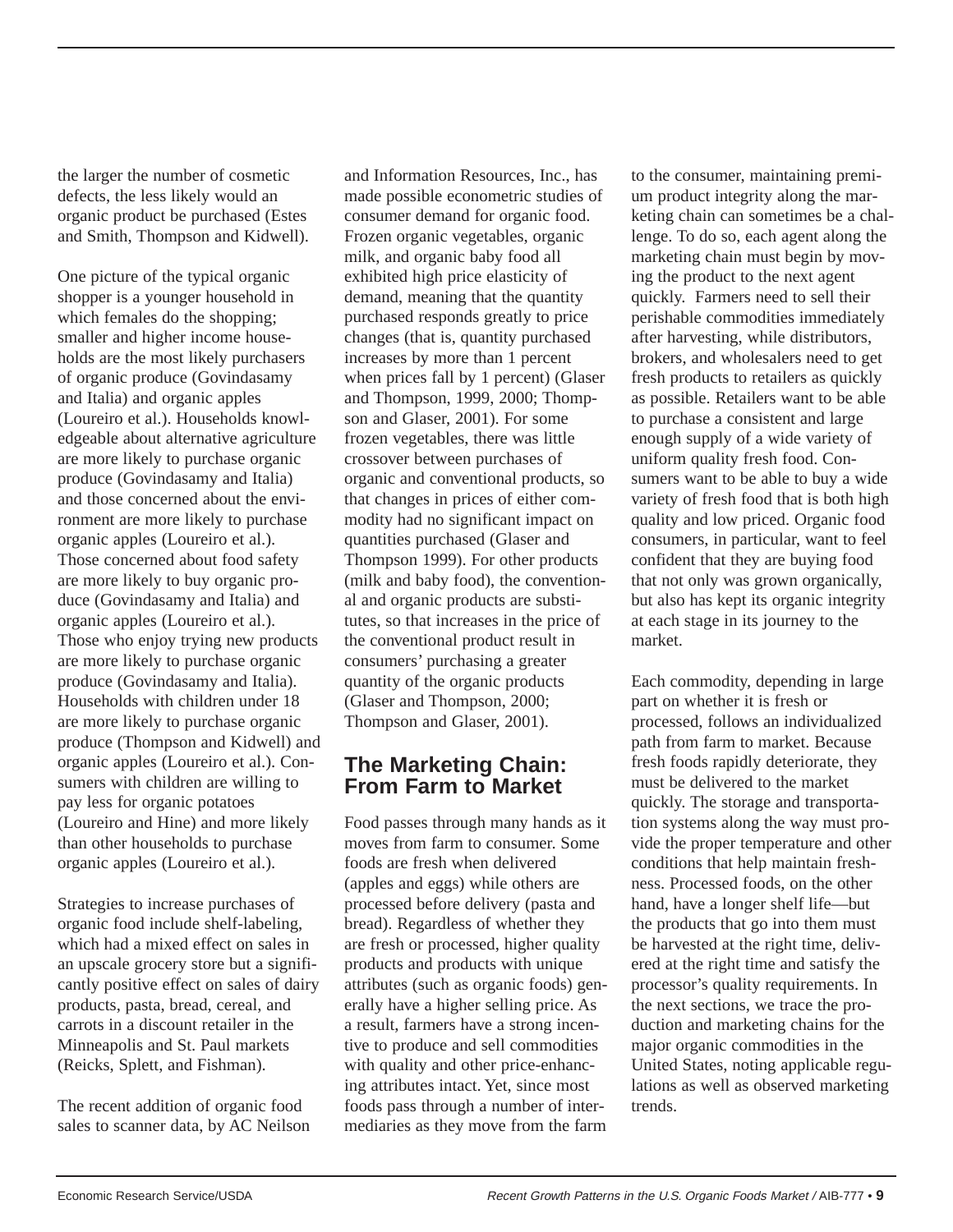# **Organic Fresh Fruits and Vegetables**

The first stage in the organic fresh fruit and vegetable marketing chain—the production and preparation of produce for shipment—involves growers, packers and shippers, working together in a number of possible combinations. In some cases, one firm grows, packs, and ships the produce, while in others one firm grows and another packs and ships. After it is shipped, produce can either be sold to retailers by a broker or delivered to a terminal market, where it is sold to retailers by wholesalers. In practice, most organic produce is sold through a specialty broker rather than in a terminal market (Dimitri and Richman). In some instances, when a specific variety, quality or quantity is desired, larger retailers

#### **Fruit and vegetable marketing chains:**

Fresh produce:

- Farm shipper wholesaler natural foods retailer
- Farm shipper wholesaler conventional retailer
- Farm shipper specialty broker retailer
- Farm shipper natural foods retailer
- Farm shipper conventional retailer
- Farm consumer farmers markets, roadside stands, U-pick, community supported agriculture

may buy fresh fruits and vegetables directly from the produce shipper. Organic produce can also be sold directly to consumers through farmers markets, community-supported agriculture, and farm stands.



**Credit: USDA.**

#### **What are organic fruits and vegetables?**

Organic fruit and vegetable production relies on ecologically based practices, such as biological pest management and composting, and crops are produced on land that has had no prohibited substances applied to it for at least 3 years prior to harvest. Soil fertility and crop nutrients are managed through tillage and cultivation practices, crop rotations, and cover crops, supplemented with manure and crop waste material and allowed synthetic substances. Crop pests, weeds, and diseases are controlled through physical, mechanical, and biological control management methods.

Organic fruits and vegetables must be stored and shipped separate from conventionally grown produce. Organic produce is shipped or packed in containers free from synthetic fungicide, preservative, or fumigant.

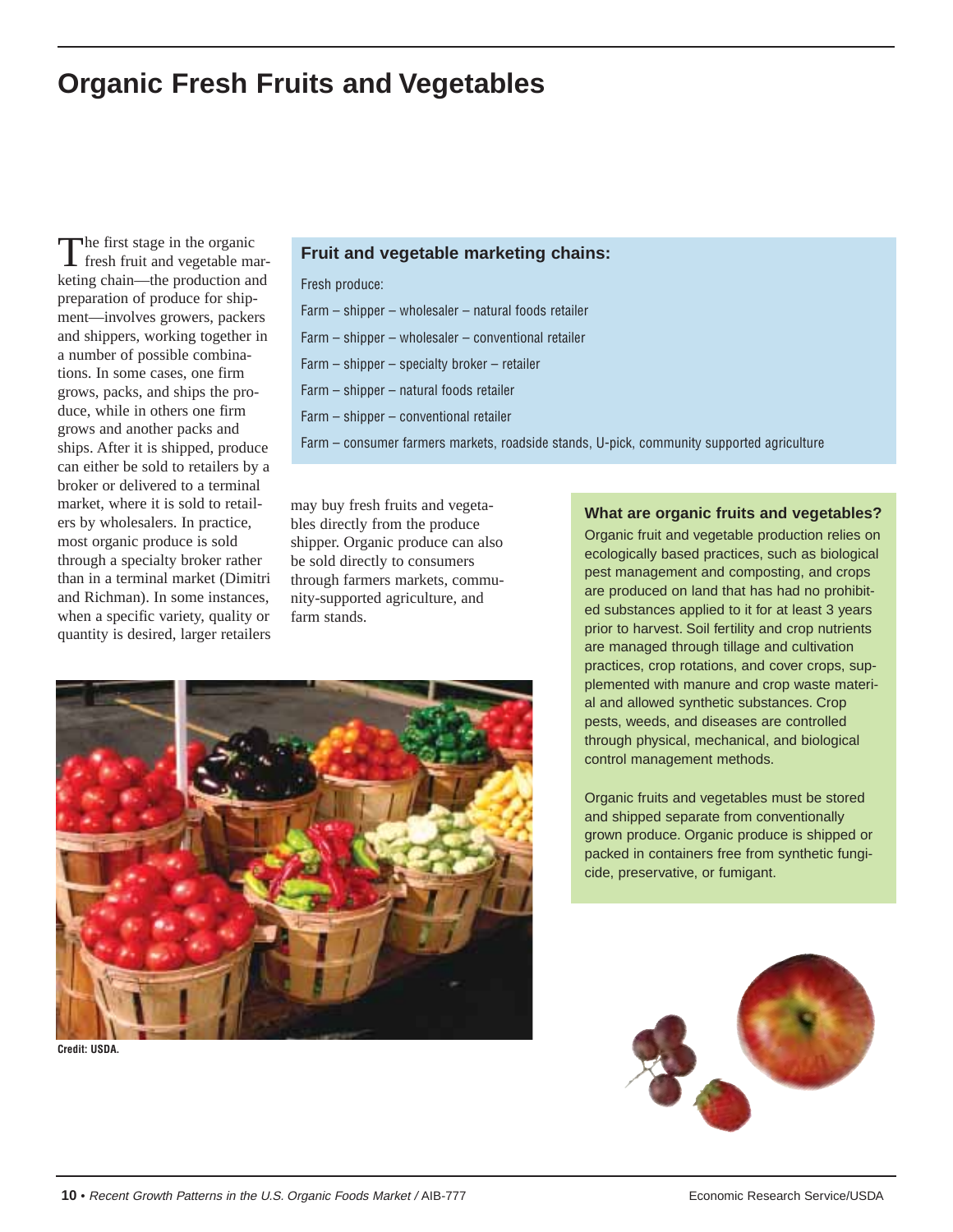

#### **Figure 3—Sales of organic fruits and vegetables: 1990, 1997, 1999, and 2000**

Source: 1997 data. Food Industrial Management Program at Cornell University; 1999, 2000, Nutrition Business Journal.

#### **Certified organic acreage in 1997**

California had the most certified organic vegetable acreage, 22,886 acres in 1997. Colorado and Washington followed with 3,716 and 3,140 acres certified in 1997. Arizona, Oregon, Minnesota, New York, Illinois, and Florida each had over 1,000 acres of certified organic vegetables.

Almost 2 percent of U.S. lettuce acreage, 2.4 percent of carrot acreage, and 1 percent of tomato acreage was certified organic.

Over 49,000 acres of organic fruit and nut crops were certified in 36 States. Organic grapes accounted for 39 percent of the acreage certified, followed by apples (18 percent), citrus (12 percent), and tree nuts (10 percent); 21 percent of the total was unclassified as to the crop grown.

Growers in California had 32,582 acres of certified organic fruit and nut acreage, over two-thirds of the total. Arizona was second (4,361 acres), and Washington third (2,978 acres).

**Credit: PhotoDisc.**

Source: Greene.

### **Fruit and vegetable market facts:**

Organic produce accounts for 42 percent of all organic food sales (Packaged Facts, 2001).

According to Spins, fresh produce (UPC coded) is the organic category with the third largest level of sales in conventional supermarkets, with sales equal to \$93,978,272 in the 12 month period ending June 2001.

Sales of fresh organic produce in natural foods supermarkets totaled \$708 million in 1998. Fresh organic produce sales (UPC and nonUPC coded) summed to \$833 million in 1999, which was 69.4 percent of total fresh produce sales in natural foods supermarkets. Fresh produce was the top-selling organic food category (NFM).

According to Fresh Trends survey, the organic products most often purchased are tomatoes, leafy vegetables, carrots, and apples.

According to the Hartman survey, the organic products most often purchased are strawberries, lettuce, and carrots.

Fruits and vegetables are the "gateway" category into organic foods (Hartman Group, 2001).



#### **Price premiums for organic produce in the Boston wholesale market during 2000 - 2001**

Organic broccoli – 30 percent higher, on average, than conventional prices

Organic carrot – 25 percent higher, on average, than conventional prices

Organic mesclun – 10 percent higher, on average, than conventional prices

Source: Sok and Glaser.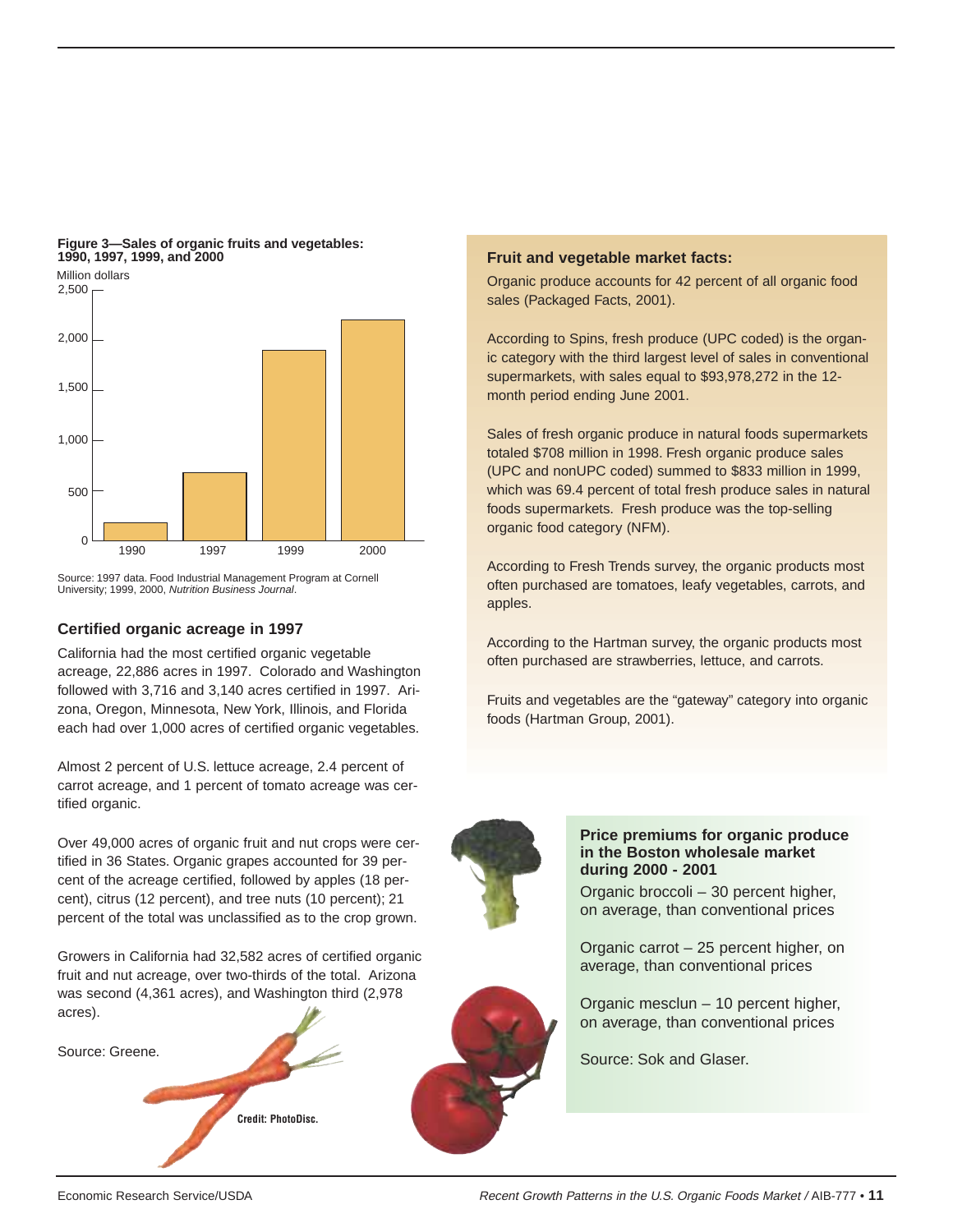# **Organic Grains, Oilseeds, and Legumes**

rganic grains, oilseeds, and legumes are used as inputs to manufactured products, as feed grain and as final food products such as rice and tofu. Crops produced by organic grain and oilseed farmers include traditional grains and oilseeds such as corn, soybeans, wheat, barley, oats, and rice, as well as nontraditional grains, including millet, buckwheat, rye, and spelt.

Organic grains, oilseeds, and legumes may be contracted prior to planting. Several companies offer producers contracts for organic wheat, corn, soybean, black bean, buckwheat, sunflower, popcorn, spelt, and millet crops. Contracts for organic grains vary considerably— for example, some make producers responsible for grain cleaning or shipping charges or both while others do not make the producer responsible for either (Born and Sullivan).

#### **Marketing chain for organic grains, oilseeds, and legumes:**

Farmer – cooperative – cleaner – manufacturer – distributor Farmer – cleaner – manufacturer – distributor Farmer – cooperative – cleaner – broker – manufacturer – distributor Farmer – cleaner – broker – manufacturer – distributor Farmer – marketing agent (often contracts with farmer, and cleans) – manufacturer

Farmer – cooperative – processor of feed grain – distributor – livestock producer

Farmer – processor of feed grain – distributor – livestock producer



**Credit: Comstock Images.**

#### **What are organic grains, oilseeds, and legumes?**

Organic grain, oilseed, and legume production relies on ecologically based practices, such as biological pest management and composting, and crops are produced on land that has had no prohibited substances applied to it for at least 3 years prior to harvest. Soil fertility and crop nutrients are managed through tillage and cultivation practices, crop rotations, and cover crops, supplemented with manure and crop waste material and allowed synthetic substances. Crop pests, weeds, and diseases are controlled through physical, mechanical, and biological control management methods.

When being stored and shipped, organic grains, oilseeds, and legumes must be kept from commingling with conventionally grown grain. These organic products cannot be shipped or packed in containers containing synthetic fungicide, preservative, or fumigant.

#### **Top-selling products made with organic grains and legumes:**

Soy milk and rice milk: the organic nondairy beverage category had sales in all venues of \$316 million in 1999 and \$395 million in 2000 (NBJ).

Organic nondairy beverages made up 62 percent of U.S. sales of nondairy beverages in all venues in 1999 (NBJ).

Sales of organic breads and grains increased from \$700 million in 1999 to \$848 million in 2000 (NBJ).

Sales of organic tofu totaled \$40.8 million in 1999 and \$46.3 million in 2000. Slightly more than half of organic tofu sales (52.8 percent) were made in conventional supermarkets (NFM, 2001).



**Credit: PhotoDisc.**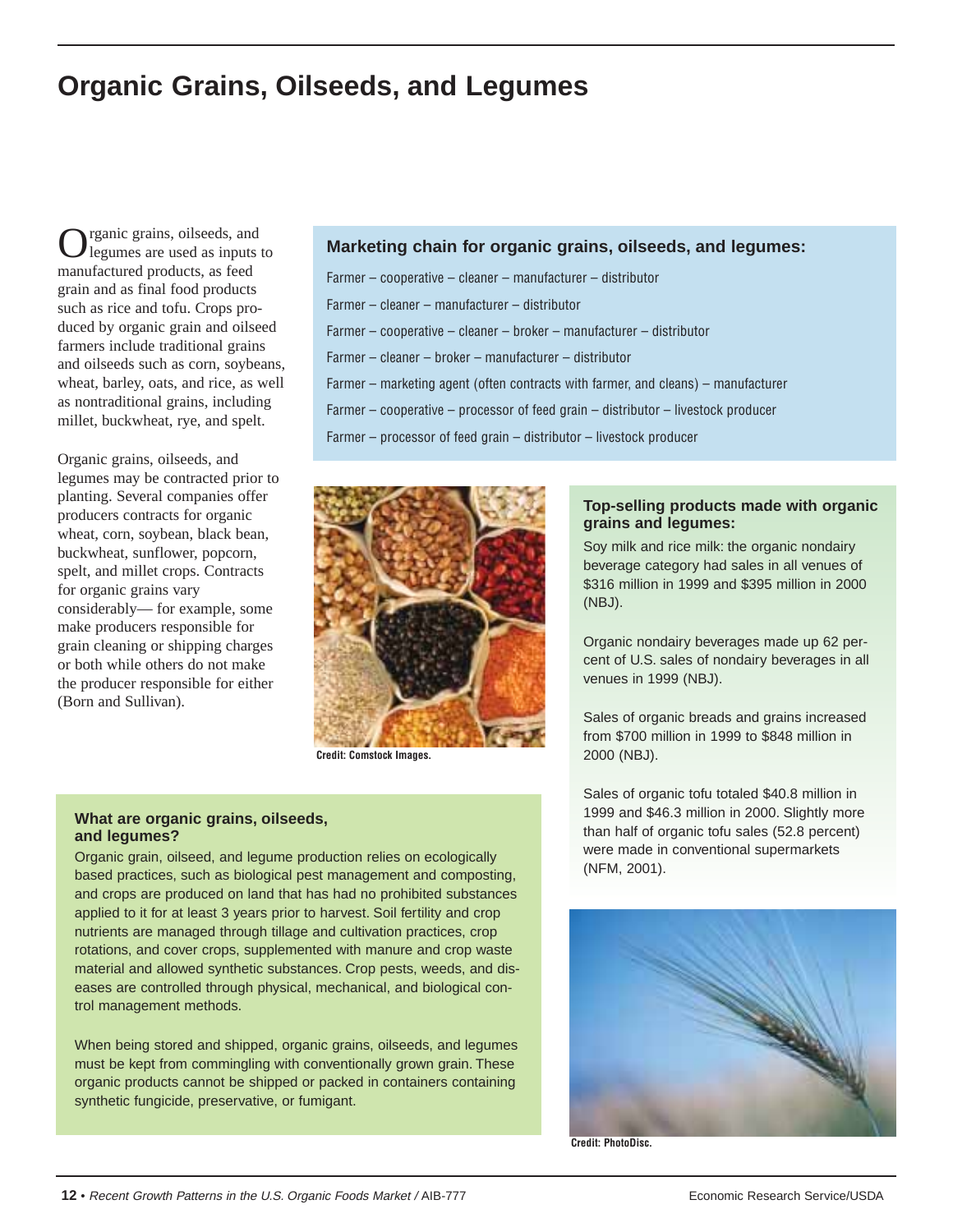#### **Organic grain market facts:**

U.S. farmers produced certified organic grain crops on over 291,000 acres in 1997. A variety of certified organic grains was grown in 35 States in 1997 (Greene).

North Dakota was the top producing State, with over 50,000 acres. Another dozen States—Montana, Minnesota, Idaho, Colorado, Nebraska, Iowa, Utah, Kansas, California, South Dakota, Wisconsin, and Texas—had at least 10,000 certified organic acres of grain crops (Greene).

Corn, wheat, and oats were grown organically in over 24 States in 1997. Wheat was produced under certified organic farming systems on over 125,000 acres in 1997, corn was grown on over 42,000 acres, and oats and barley were each grown on almost 30,000 acres. Other certified organic grain crops—sorghum, rice (including wild rice), spelt, millet, buckwheat, and rye—were grown on under 15,000 acres each. State and private groups certified another 22,967 acres of organic grain crops in 1997 that could not be broken out into acreage for specific crops (Greene).

Certified organic grain acreage was well under 1 percent of the U.S. total for corn, wheat, barley, and rice. However, between 1 and 3.5 percent of the U.S. oats, millet, and rye crops were certified organic in 1997. About a third of two specialty grain crops—spelt (used in cereals and other food products) and buckwheat—were grown under certified organic farming systems in 1997 (Greene).



Photo courtesy of Organic Valley Family™ of Farms, 2002.

#### **Organic soybean and legume market facts:**

Soybeans are the top legume crop grown under certified organic farming systems. U.S. growers produced over 82,000 acres of certified organic soybeans in 1997. Organic soybeans accounted for 0.1 percent of total soybean acreage in the United States (Greene).

Certified organic dry peas and lentils were grown on nearly 5,200 acres in the United States in 1997. Montana and North Dakota led with over 1,500 acres each. Organic dry peas and lentils accounted for about 1 percent of the total dry pea and lentil acreage in the United States in 1997 (Greene).

Certified organic dry beans were grown on over 4,600 acres in 1997, and California had almost a quarter of those acres (Greene).

Certified organic oilseeds including flax and sunflowers—were grown on 31,400 acres in 18 States in 1997. Certified organic sunflowers were grown on almost 11,000 acres, and flax was grown on over 8,000 acres. North Dakota was by far the biggest producer, with over 7,000 acres of flax and 4,500 acres of sunflowers. Certified organic flax represented almost 6 percent of total U.S. flax acreage in 1997, while organic sunflowers represented 0.4 percent of the total sunflower acreage (Greene).

#### **Price premiums for organic grains and oilseeds for the time period between 1995 and 2000**

|              | 1995 | 1996 | 1997 | 1998    | 1999 | 2000 | 2001 |
|--------------|------|------|------|---------|------|------|------|
|              |      |      |      | Percent |      |      |      |
| Corn         | 35   | 43   | 73   | 88      | 98   | 89   | 59   |
| Soybeans     | 114  | 85   | 141  | 202     | 217  | 175  | 177  |
| Spring wheat | 54   | 59   | 73   | 8       | 87   | 103  | 94   |
| Oats         | 35   | 59   | 73   | 83      | 77   | 71   | 41   |

Note: The premiums are reported as the percent higher than prices for the conventionally produced equivalent. Source: Bertramsen and Dobbs, 2002.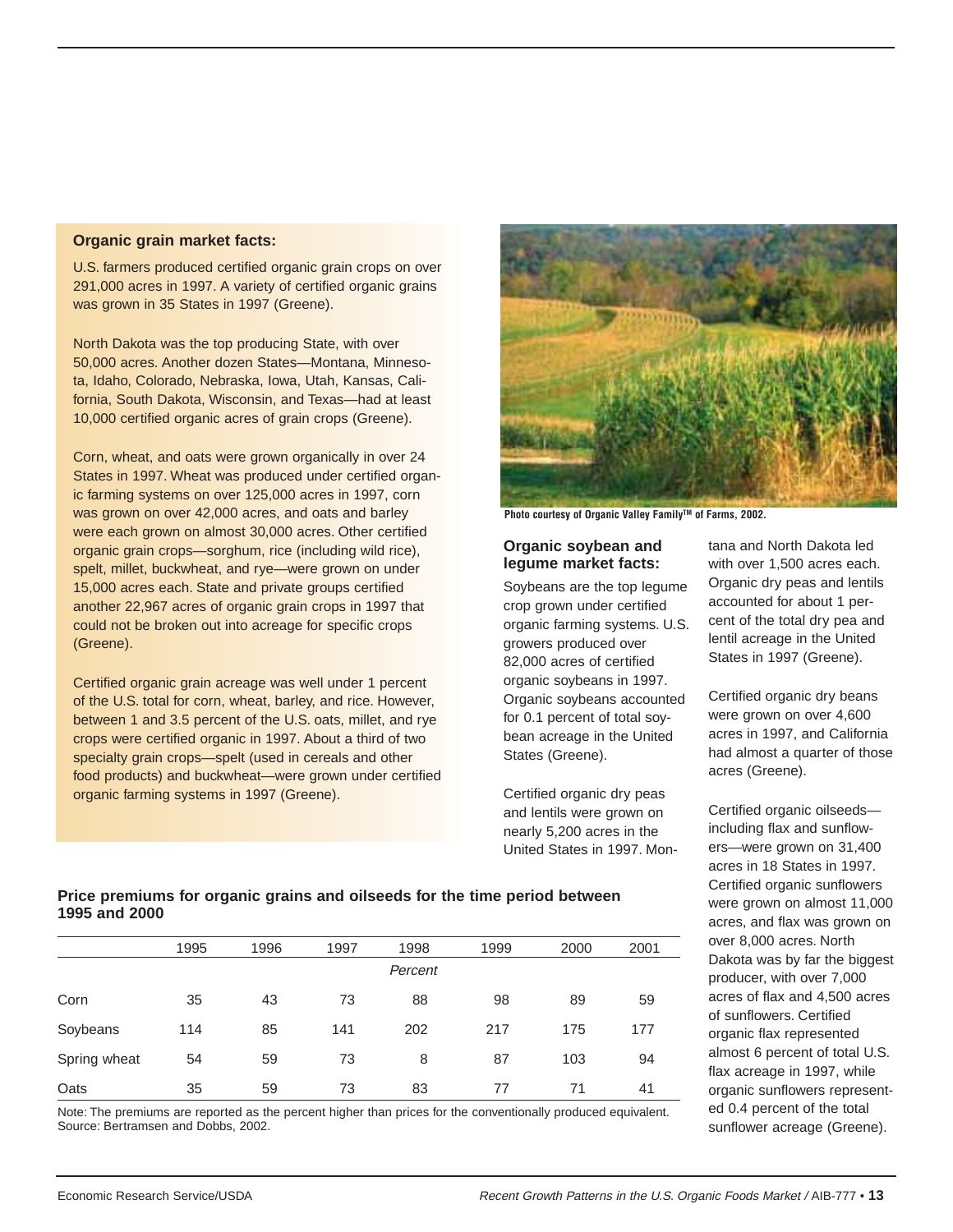# **Processed Organic Foods**

rganic processed foods include frozen vegetables and entrees, pasta, canned vegetables, sauces in jars, and shelf-stable entrees. Specific products must be used to manufacture these foods—for example, pasta processors need to use a particular variety and grade of organic wheat, while frozen fruit and vegetable processors need organic produce of a specific size and quality. All processors want uniform quality, so they can offer products that consistently taste the same. Consequently, the biggest challenge facing organic manufacturers is how to secure a steady supply of organic ingredients of a consistent quality. Often, manufacturers will recruit new farmers, assisting them with converting from conventional to organic production. Retailers with private label organic products may also provide on-farm assistance to producers. The next biggest challenges are how to transport the processed goods to the supermarket and how to secure shelf space.

There are two basic marketing channels for processed foods. In both cases, farmers first produce raw commodities. In the first case, these commodities are then sent to the manufacturer, who converts them into a processed product. A distributor acts as a middleman, moving processed products from manufacturers to retailers. In the second scenario, a middleman (shipper) procures raw commodities from farmers and delivers them to manufacturers. After creating the processed good, the manufacturer moves the products through to retailers. The middleman secures the quantities needed; he or she also ensures that the commodities are high quality and meet the manufacturer's organic standards.

### Farm – manufacturer – wholesaler – retailer Farm – shipper/procurer – manufacturer – wholesaler – retailer

**Processed products marketing chain**

| Frozen broccoli    | 72 percent    |
|--------------------|---------------|
| Frozen sweet corn  | 25.8 percent  |
| Frozen green peas  | 109.7 percent |
| Frozen green beans | 75.7 percent  |

**Credit: Comstock Images.**

#### **What are organic processed products?**

A certified organic processed product, such as pasta or frozen pizza, is first prepared using at least 95 percent organic ingredients. Conventionally grown ingredients may be used only when an organic ingredient is not commercially available. For products that contain 70 to 95 percent organic ingredients, processors may label the organic ingredients on the package.

Organic and conventionally grown ingredients must be kept separate, and the organic ingredients must be stored in containers that do not compromise the organic nature of the food. Both organic and conventional ingredients must not be treated with ionizing radiation, excluded methods, and synthetic solvents.

#### **Select manufactured organic food sales by venue**

|                     |         |                 | Frozen | Canned    |       |        |      |     |
|---------------------|---------|-----------------|--------|-----------|-------|--------|------|-----|
| Store               | Entrees | <b>Desserts</b> | foods  | & jarred* | Pasta | Cereal | Oils | Soy |
|                     |         |                 |        | Percent   |       |        |      |     |
| Health/natural      |         |                 |        |           |       |        |      |     |
| foods stores        | 42      | 82              | 47     | 68        | 59    | 64     | 75   | 21  |
| Conventional stores | 55      | 10              | 47     | 30        | 41    | 31     | 11   | 77  |

\*The category includes soups, canned fruits and vegetables, and baby food.

Note: The percentages do not sum to 100 because manufacturers sell in other venues, such as food service and club stores, which are not listed.

Source: OTA 2001 Manufacturers' Survey; for products that contain at least 50 percent organic ingredients.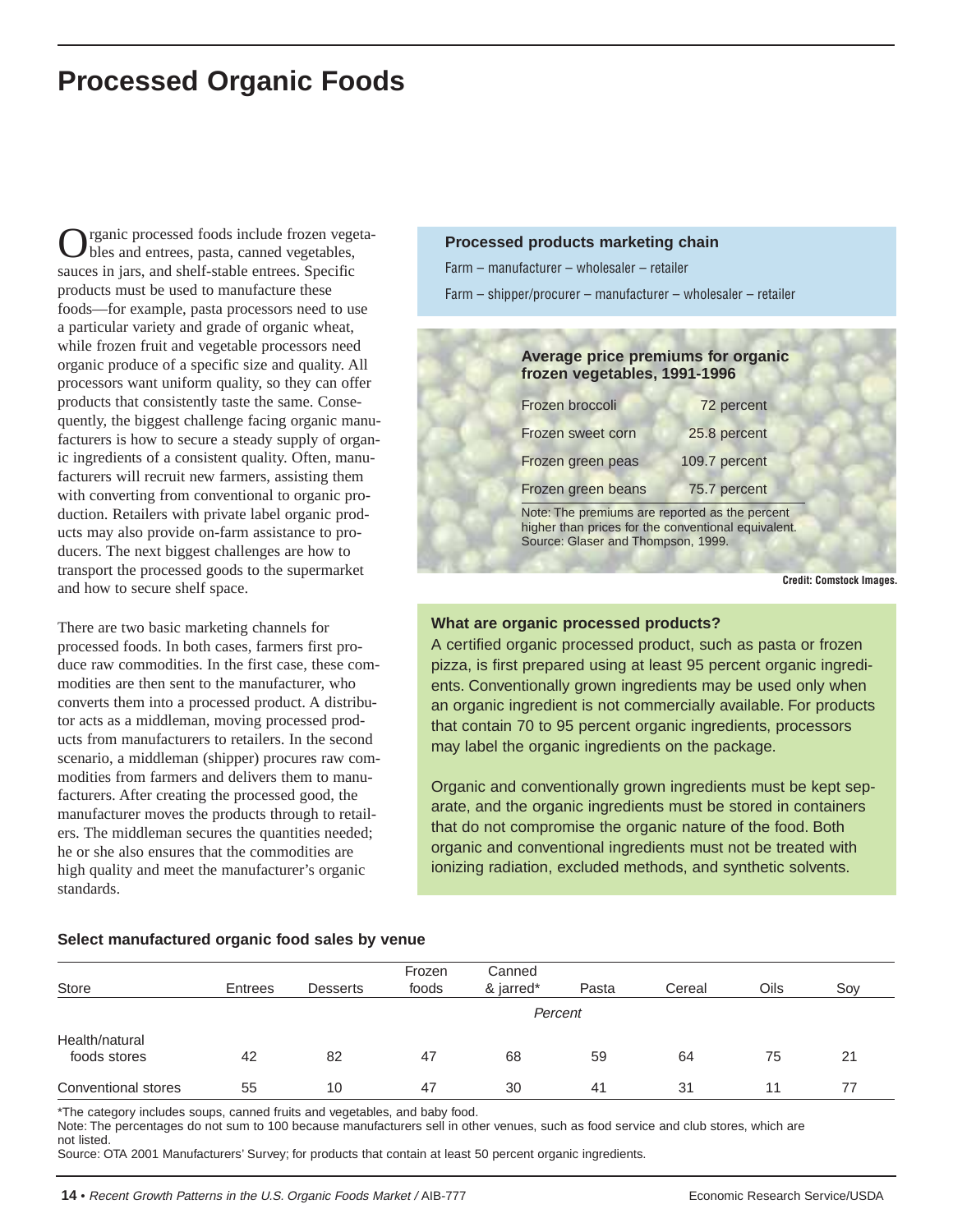#### **Where are organic manufactured foods sold?**

In 2001, 45 percent of organic manufactured products were sold in conventional grocery stores compared with 31 percent in 1998 (OTA Manufacturers' Survey, 2001).

In 2000, 51.3 percent of frozen organic entrees, pizza, and convenience foods were sold in conventional supermarkets, which increased to 53.1 percent in 2001 (NFM, 2002, 2001).

The dollar amount of frozen organic entrees, pizza, and convenience foods sold in conventional stores, in the 12 month period ending June 2001, was \$74 million (Spins, as quoted in Organic and Natural Business News).The dollar amount sold in all venues in 2001 totaled \$152 million (NFM, 2002).



**Credit: PhotoDisc.**

Organic packaged grocery sales in natural products stores totaled \$652 million in 2000 and increased to \$1.6 billion in 2001. Organic frozen/refrigerated product sales totaled \$333 million in 2000 and increased to \$823 million in 2001 (NFM, 2001).

In 2001, 49 percent of manufactured organic foods were sold in health and natural foods stores, and 45 percent in conventional grocery channels.

In 1998, 62 percent of manufactured organic foods were sold in health and natural foods stores; 31 percent through conventional grocery channels (OTA,1998).

#### **Organic processed foods market facts:**

Frozen organic fruit and vegetable sales as a share of total U.S. frozen fruit and vegetable sales: 1.34 percent.

Canned organic fruit as share of total U.S. canned fruit: 0.63 percent.

Canned organic vegetables as share of total U.S. canned vegetables: 0.43 percent. Source: Nutrition Business Journal

In 2000, frozen prepared foods were among the fastest growing processed foods categories.

Packaged groceries accounted for 15 percent of total organic sales.

Frozen foods accounted for 8 percent of organic sales. Source: Packaged Facts

Sales of four types of frozen organic vegetables (corn, broccoli, peas, and green beans) increased by 58 percent per year between 1991 and 1996 (Glaser and Thompson, 1999).

In the first half of 2000, more than 800 organic new processed products were introduced; the number of dessert items increased the most (Meyers and Rorie).

#### **Organic baby food**

In 2000, 73.9 percent of organic baby food was sold in conventional supermarkets, and 21 percent was sold in natural foods stores (NFM, 2001). In the 12-month period ending June 2001, sales of organic baby food in conventional supermarkets totaled \$50.6 million.

Organic baby food sales comprised 4.5 percent of all baby food sales in 1999. (NBJ, 2001).

Price premiums for organic baby food sold in conventional supermarkets ranged from 35 to 53 percent in 1999 (Thompson and Glaser, 2001).



#### Source: Nutrition Business Journal.

Economic Research Service/USDA Recent Growth Patterns in the U.S. Organic Foods Market / AIB-777 • **15**

#### **Figure 4—Sales of select processed organic foods**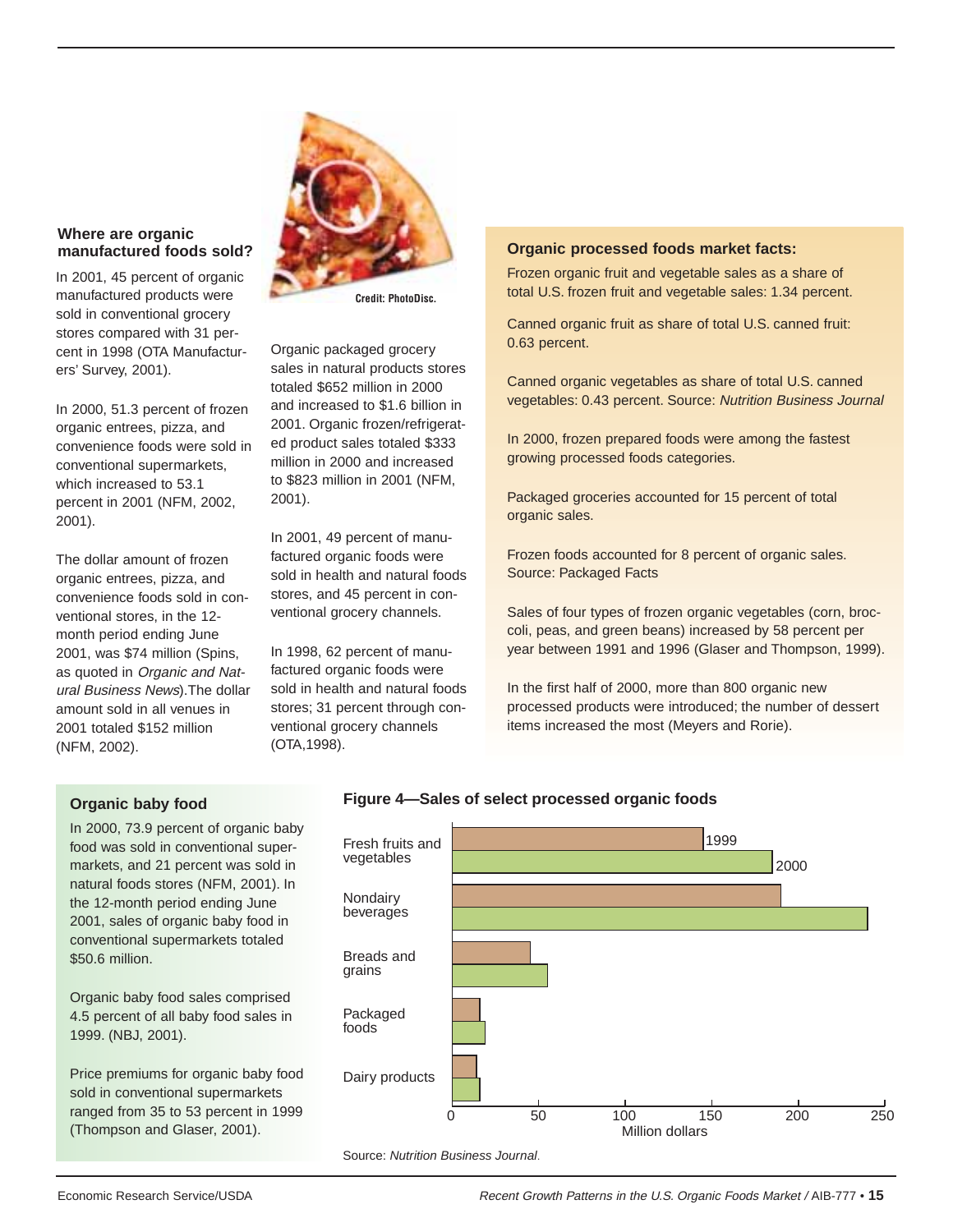# **Organic Dairy Products**

Organic dairy products, as defined by the USDA, are made from the milk of animals raised under organic management. The cows are raised in a herd separate from conventional dairy cows. The animals are not given growth hormones or antibiotics. The animals receive preventive medical care, such as vaccines, and dietary supplements of vitamins and minerals. All organically raised dairy cows must have access to pasture, the outdoors, shade, shelter, exercise areas, fresh air, and direct sunlight suitable to their stage of production, the climate, and the environment.

To convert from conventional to organic production, the cows must be fed a diet consisting of at least 80 percent organic feed for 9 months and then 100 percent organic feed for 3 additional months, or must be grazed on land that is managed under a certified organic plan. Otherwise, organic dairy products must make use of milk from animals raised organically for at least 1 year prior to producing the milk.

The process used to bottle milk and to make and pack cheese, ice cream, yogurt, and other dairy products must also be certified. The processor is required to keep organic and nonorganic products separated, and must prevent organic products from contact with prohibited substances. Nonorganically produced ingredients may be used when processing an organic product if there is no organic equivalent. Volatile synthetic solvents and other synthetic processing aids are prohibited.



#### **Organic manufacturers' 2001 sales of dairy products were distributed as follows:**

Health and natural food stores: 65% cheese, 50% yogurt, butter, cheese, sour cream and kefir; 33% milk and cream

Conventional supermarkets: 33% cheese; 47% yogurt, butter, cheese, sour cream and kefir; 65% milk and cream.

Source: OTA's 2001 Manufacturers' Survey.

#### **Sales of organic dairy products, in millions of dollars**

|                                       | 1999 | 2000 |  |
|---------------------------------------|------|------|--|
| Milk, cheese, butter,<br>eggs, yogurt | 394  | 480  |  |
| Frozen dairy,<br>ice cream            | 85   | 106  |  |
| Canned milk                           | 2    | 2    |  |

#### **Marketing Channels**

Milk (from one or several farms) – on-farm dairy (pasteurize and bottle) – regional distributors

Milk (from one or several farms) – off-farm dairy (pasteurize and bottle) – regional distributors

Milk (from one or several farms) – off-farm processors of cheese, butter, yogurt, or dry milk – distribute regionally and nationally

Milk (from several farms) – dairy (pasteurize and bottle, or process into cheese or ice cream, for example) – distribute nationwide through a marketing cooperative (under a brand name), mainly through private distribution networks, sometimes with a regional label.

Milk produced under contract (from several farms) – dairy (pasteurize and bottle, or process into cheese or ice cream, for example) – distribute nationwide under a brand name, mainly through private distribution networks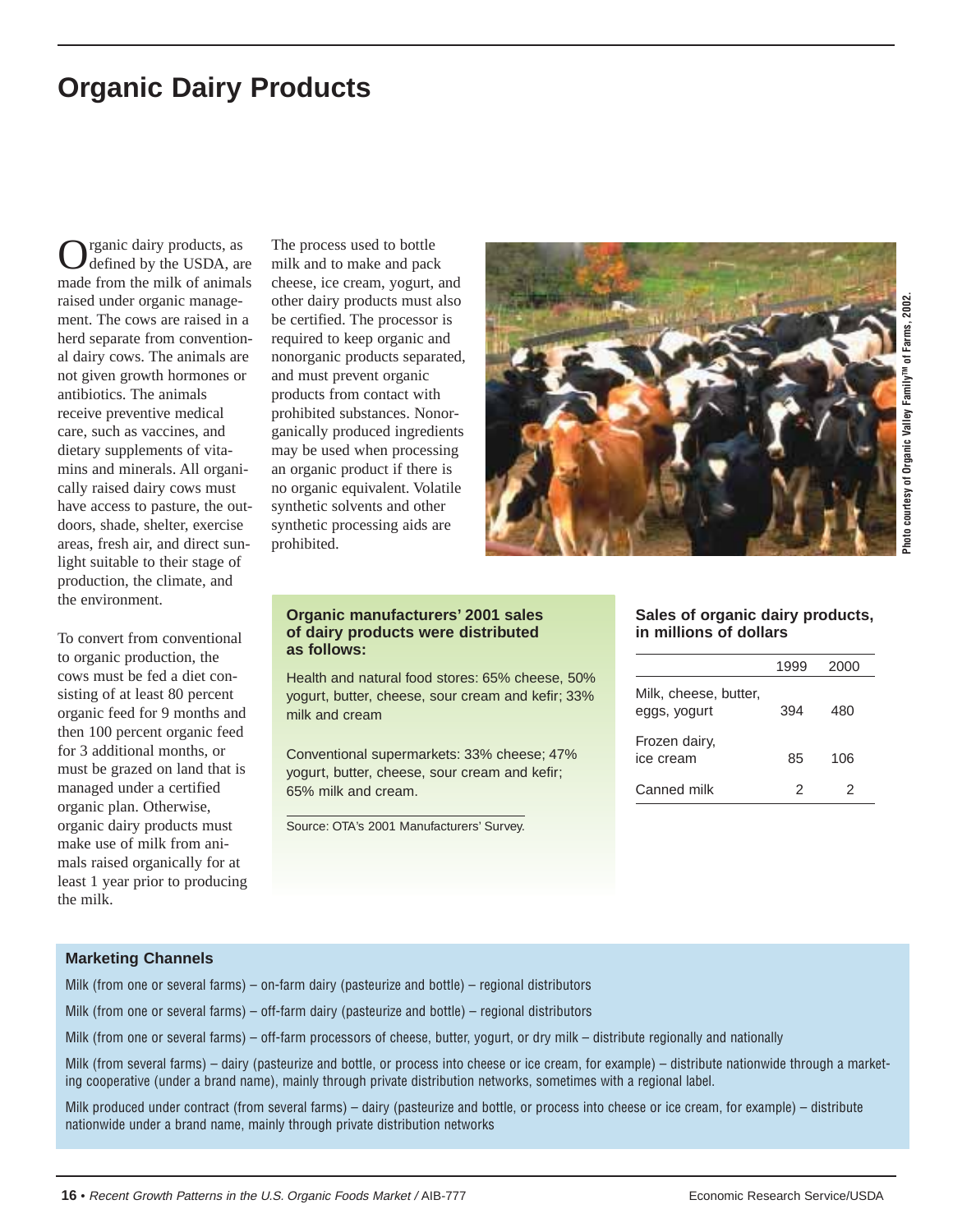#### **Milk Market Facts:**

Organic milk first appeared in conventional supermarkets in 1993; 8 conventional supermarkets sold organic milk in December 1996 (Glaser and Thompson, 2000)

Organic milk, half and half, and cream sales in conventional markets:

1996: \$15.8 million; (Glaser and Thompson, 2000) 1997: \$30.7 million (NFM). 1998: \$46.0 million (Glaser and Thompson, 2000) 1999: \$75.7 million (NFM) 2000: \$104 million (NFM)

Organic milk, cream, half and half sales in natural products supermarkets:

1999: \$40 million (NFM) 2000: \$55 million (NFM)

Price premium for organic milk over branded or private label conventional products was in the range of 50 – 72 percent between 1996 and 1999 (Glaser and Thompson, 2000).

The price premium for organic milk ranged from 47 percent to 76 percent in the Twin Cities region of Minnesota between 1995 and 1997 (Dobbs et al.).

The price premium for organic cheese ranged from 124 percent (1995) to 28 percent (1997) in the Twin Cities region of Minnesota (Dobbs et al.).

Organic dairy products (milk, butter, cheese, eggs, yogurt) comprised 0.9 percent of total U.S. dairy sales in 2000 (Nutrition Business Journal).

In 1997, there were 12,897 certified organic dairy cows. New York was the top producer (3,386 dairy cows), followed by Wisconsin (2,509) and Minnesota (2,425). Pennsylvania, California, and Maine also had over 1,000 organic dairy cows each (Greene).

The number of certified organic milk cows nearly tripled between 1992 and 1994 and more than doubled between 1994 and 1997 (Greene).



**Photo courtesy of Organic Valley FamilyTM of Farms, 2002.**

#### **Share of dairy product sales in natural foods supermarkets and conventional grocery stores**

In conventional supermarkets, milk, half & half, and cream is the second leading category of organic food sales, with sales equal to \$119,315,772 in the 12-month period ending June 2001\*

| Product              | 1999    |              |         | 2000         | 2001    |              |
|----------------------|---------|--------------|---------|--------------|---------|--------------|
|                      | Natural | Conventional | Natural | Conventional | Natural | Conventional |
|                      |         |              |         | Percent      |         |              |
| Milk, half and half, |         |              |         |              |         |              |
| cream                | 35.1    | 64.6         | 34.6    | 65.3         | 30.53   | 69.25        |
| Cheese and cheese    |         |              |         |              |         |              |
| alternatives         | 85.4    | 14.6         | 46.3    | 51.7         | 43.71   | 55.97        |
| Yogurt and kefir     | 56.8    | 43.2         | 52.4    | 47.4         | 43.17   | 56.70        |

\*SPINS, as quoted in Organic and Natural News, 2001.

Source: Natural Foods Merchandiser, 2000, 2001, and 2002.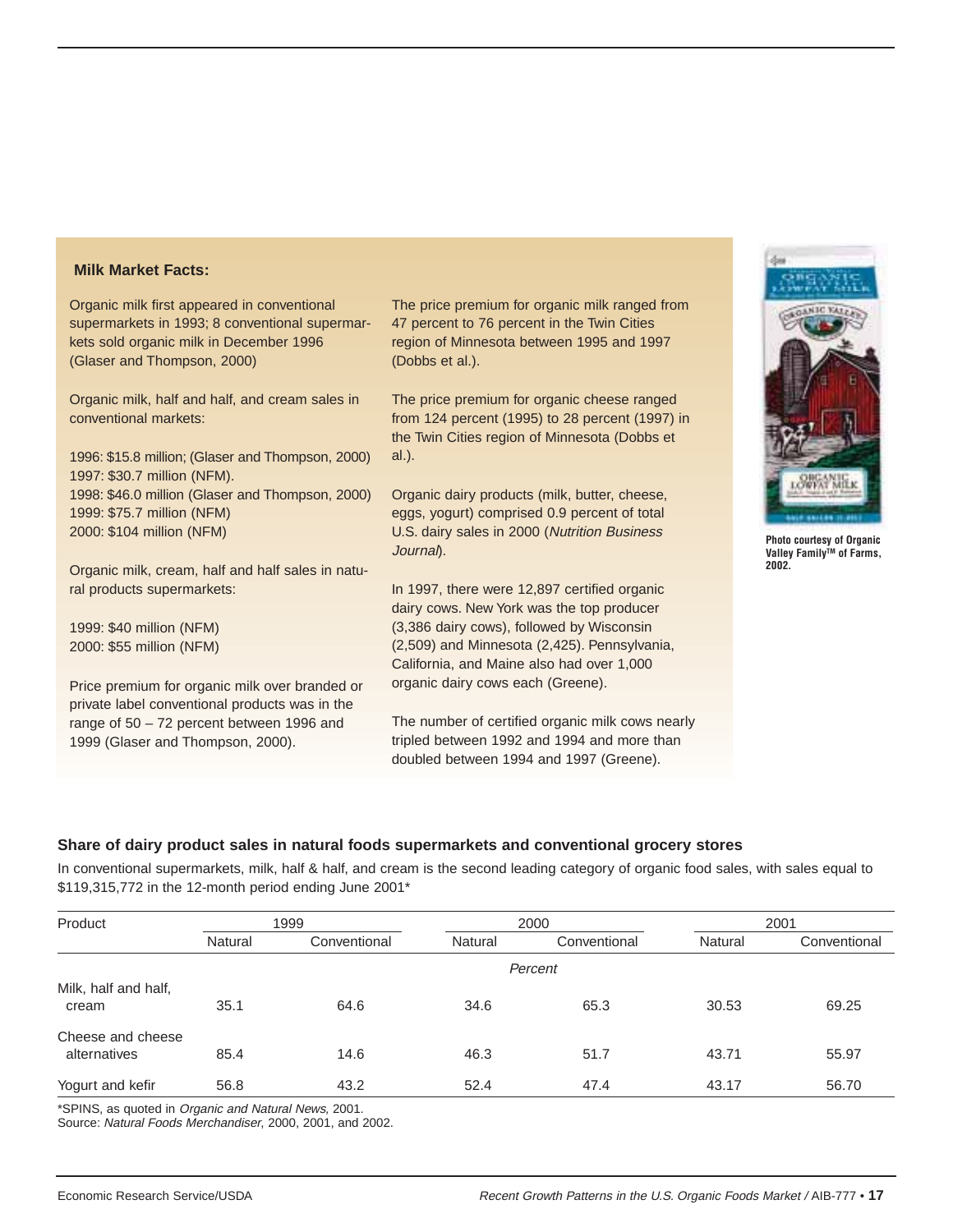# **Organic Meat, Poultry, and Eggs**

Producing organic beef has three phases. The first is cow-calf, which is the period from birth to weaning, when the calf weighs approximately 500 pounds. The second phase is backgrounding, or the period between weaning and the time the calf weighs 900 pounds. The finishing phase, done in a feedlot for conventionally produced beef, is a 3- month period prior to slaughter, by which time the calf weighs between 800 and 1,200 pounds. During the cow-calf and backgrounding phases, the animals must be fed organically grown pasture and hay; some farmers choose to add organically grown grain to the cattle's diet during the last months prior to slaughter. Organic farmers must maintain organic pasture for the cattle to graze on throughout all three production stages (thus, the term "grass-fed"). The farmer may produce the supplemental feed, such as grain or hay, may grow a portion and purchase some, or may purchase all the feed. Organic grass-fed beef production, from birth to slaughter, takes approximately  $26 - 28$  months.

Organic hog production begins with the gestating sow, right before giving birth (farrowing), building a cozy place to

birth her litter, where the sow and her litter will live for 1 week after birth. After nursing for 5 weeks, the pigs are weaned and then pastured. Pigs not raised on pasture may live in indoor or indoor/outdoor housing. Since hogs eat their bedding, it must be organically produced. Bedding materials might include small-grain straw, corn stalks, soybean straw, or grass hay (Gegner). Pasture-raised hogs eat grass, legumes, standing crops and other ground cover (Gegner). The farmer may produce the supplemental feed, such as grain or hay, may grow a portion and purchase some, or may purchase all the feed. The hogs reach market weight (240 – 260 pounds) in 6 to 6.5 months from birth.

Organic poultry (chicken and turkey) are raised organically, beginning from at least the second day of life. Some farmers purchase chicks from a certified organic hatchery while others begin raising the chicks organically when they arrive on the farm. The birds eat organically produced grain, and are market weight in 70 to 81 days. The farmer may produce the supplemental feed, such as grain or hay, may grow a portion and purchase some, or may purchase all the feed.



**Credit: USDA.**

#### **Organic Pork & Poultry Marketing Channels**

#### **National distribution:**

Farm – cooperative (also processes) – retailer Farm – processor – distributor – retailer

#### **Local distribution**

| Farm – consumer pickup on farm     |
|------------------------------------|
| Farm – consumer via farmers market |
| Farm – consumer via internet sales |



**Photo courtesy of Organic Valley Family™ of Farms, 2002.** 

# **Organic Beef Production and Marketing Channels**

### **Nationwide Distribution**

Cow/calf farm – pasture farm – cooperative (also processes) – retailer Cow/calf & pasture farm – cooperative (also processes) – retailer Cow/calf farm – pasture farm – farm – processor – distributor – retailer Cow/calf & pasture farm – farm – processor – distributor – retailer

#### **Local distribution:**

Cow/calf farm – pasture farm – consumer

Cow/calf & pasture farm – consumer

Nationwide distribution often relies on a brand name or marketing cooperative. Several small, often family-run, farms raise livestock or poultry organically, which are processed by the cooperative or firm holding the brand name. The meat products are distributed to retailers by the cooperative or a distribution firm.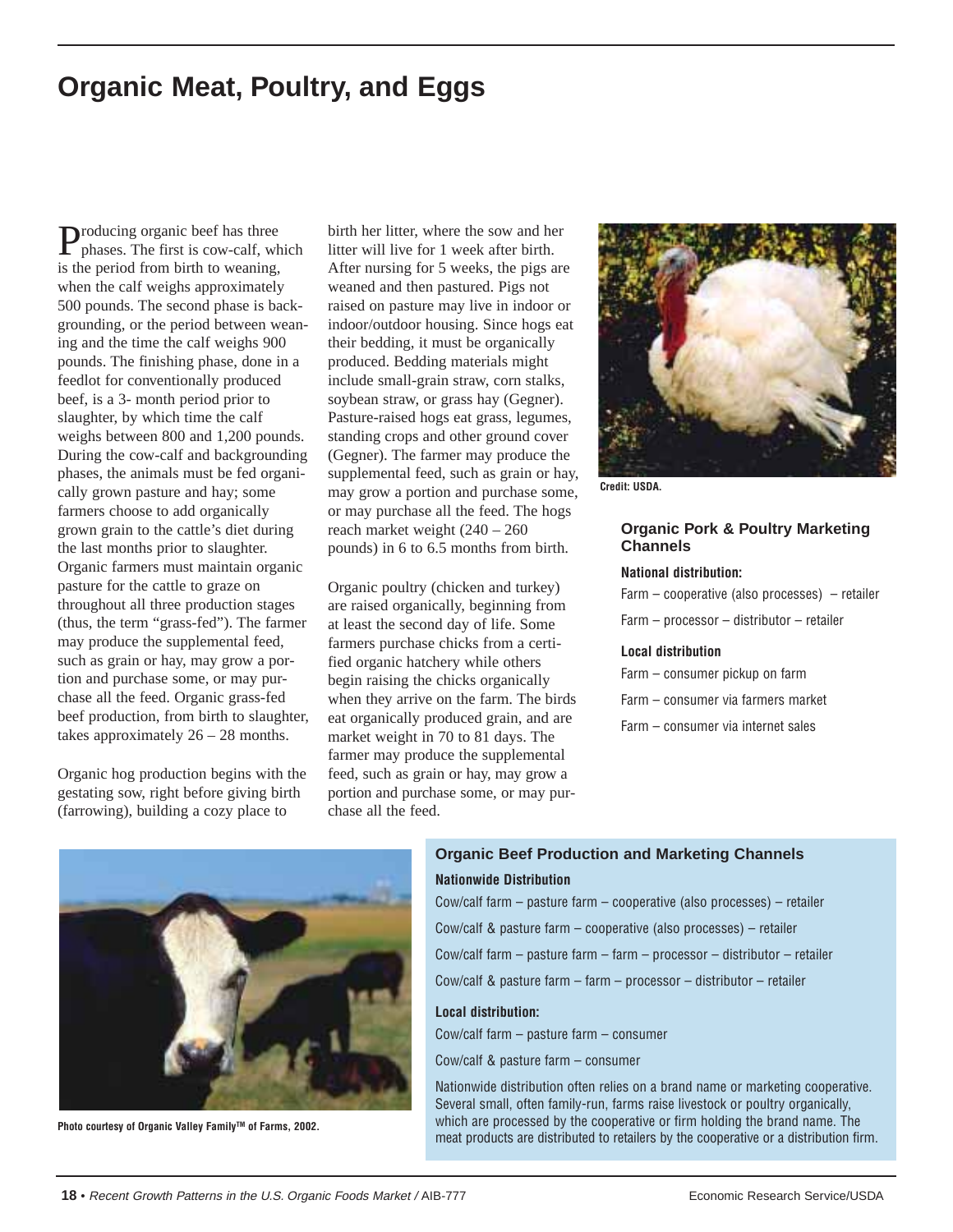#### **Organic livestock, poultry, and egg market facts:**

Eleven percent of the meat sold in natural products stores in 2000 was organic (NFM).

Sales of organic eggs in natural foods stores and conventional supermarkets totaled \$37.3 million in 1999, and \$42.3 million in 2000 (NFM, 2001). In 2000, consumers purchased 64.9 percent of all organic eggs in conventional supermarkets, 35 percent in natural foods stores, and 0.1 percent direct from the producer (NFM, 2001).

Organic meat comprised 3 percent of total organic sales in 2000 (Myers and Rorie).

According to the OTA Manufacturers' Survey, members reported that sales of meat and poultry products increased 151 percent between 1999 and 2000. Members also reported that 78 percent of organic meat was sold in natural foods stores and 15 percent was sold in conventional supermarkets (OTA 2001).

Certified organic livestock is well under 1 percent of total U.S. livestock. However, the number of dairy cows and layer hens produced under certified organic farming systems increased sharply during the 1990s, and the market for organic meat products is expected to grow now that organic labeling is permitted (Greene).

Farmers and ranchers raised certified organic cows, pigs, and sheep in 23 States in 1997 (table 15). Dairy cows led, with 12,897 animals certified organic in 1997. New York was the top producer (3,386 dairy cows), followed by Wisconsin (2,509) and Minnesota (2,425). Pennsylvania, California, and Maine also had over 1,000 organic dairy cows each (Greene).

Thirteen States contained 4,429 certified organic beef cows in 1997, and almost 40 percent of which were in Michigan. Only 482 hogs and pigs were certified organic in 1997 (Greene).

The United States had 537,826 certified organic layer hens in 1997, along with 38,285 organic broiler hens, 750 turkeys, and 221,389 unclassified organic poultry animals. California was the leader in organic poultry production, with 350,000 organic birds, followed by New York (161,304) and Pennsylvania (66,300 birds) (Greene).





**Photos courtesy of Organic Valley Family™ of Farms, 2002.**

#### **What are organic meat, poultry, and eggs?**

Organic meat, poultry, and eggs, as defined by USDA, are made from animals raised under organic management. All organically raised herds and flocks must be raised separate from their conventional counterparts. The animals are not given growth-producing hormones or antibiotics. The animals receive preventive medical care, such as vaccines, and dietary supplements of vitamins and minerals. They consume 100 percent organically produced feed, free of animal byproducts. Producers must provide living conditions that accommodate the health and natural behavior of the animals. The animals should have access to the outdoors, shade, exercise areas, fresh air, and direct sunlight suitable to their species and stage of production. All organically raised cows must have

access to pasture. Their bedding must be clean and dry. Producers may not withhold medical treatment from a sick animal in order to preserve its organic status. The producer must manage manure in a way that does not contribute to soil, water, or crop contamination. In certain cases, the producer may temporarily confine animals because of weather, stage of development, if the animal's well-being would be compromised from being outdoors, or if there was a risk to soil or water quality.

Livestock intended for meat products must be raised organically from the last third of gestation. Livestock used as breeder stock can be brought from a conventional operation provided that the animal is raised organically for the last third of gestation, and the offspring is raised organically from birth.

Poultry and layer hens must be under continuous organic management from the second day of life (most producers start raising poultry from day-old chicks). The recommended method of farming is for poultry to have access to the outdoors during the months when it is feasible. In order to become certified, the producer must demonstrate how access to the outdoors will be encouraged and maximized.

Organically produced feed grain is created in certified organic mills. Cows, hogs, and poultry are processed in certified organic plants.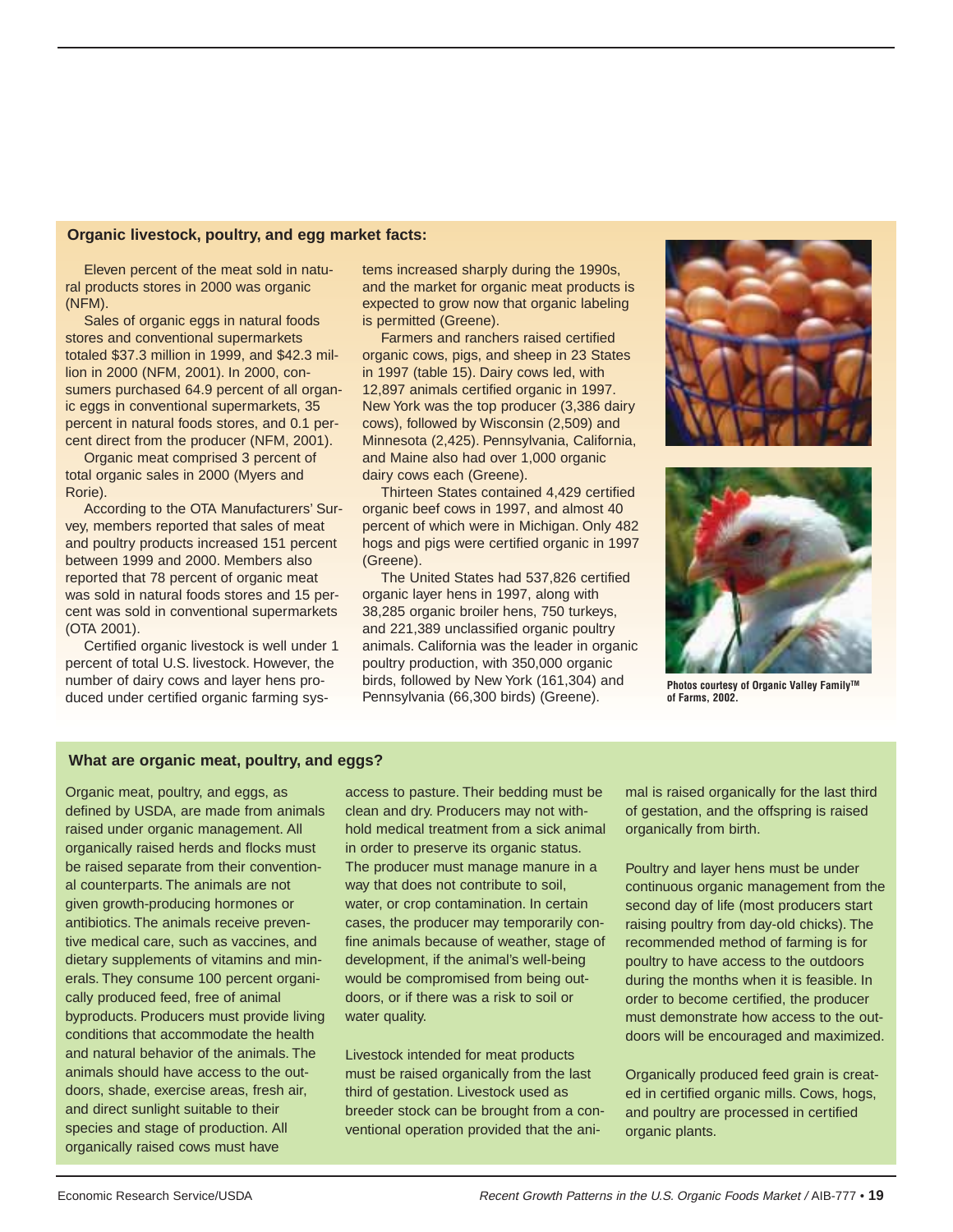# **Organic Fibers**

Several types of fiber are organically pro-<br>duced, including cotton, rayon, and linen. Certified organic cotton was produced in 4 States—Texas, New Mexico, Missouri, and California—on 9,974 acres in 1997. Texas had over three-fourths of the U.S. organic cotton acreage in 1997, much of it operated by an organic cotton marketing cooperative that formed in the early 1990s and is still active. Certified organic cotton acreage in 1997 was 70 percent lower than in 1995, and accounted for only 0.1 percent of U.S. cotton acreage. Currently, the organic cotton market is more developed than markets for other organic fibers.

Several major clothing companies tested organic cotton clothing lines without commercial success in the mid-1990s. These companies have now switched to a new approach—blending organic with conventional cotton—to help stabilize the market and encourage organic production (Bunin, 2000).



**Credit: Digital Stock**

#### **What are organic fibers?**

Organic fiber production relies on ecologically based practices, such as biological pest management and composting, and crops are produced on land that has had no prohibited substances applied to it for at least 3 years prior to harvest. Soil fertility and crop nutrients are managed through tillage and cultivation practices, crop rotations, and cover crops, supplemented with manure and crop waste material and allowed synthetic substances. Crop pests, weeds, and diseases are controlled through physical, mechanical, and biological control management methods.

#### **Acres of certified organic and transitional land and production by State**

|                  | 1997  | 2001  | 2000 production |
|------------------|-------|-------|-----------------|
|                  | Acres | Acres | <b>Bales</b>    |
| Texas            | 8,134 | 8,338 | 3,128           |
| Arizona          | 0     | 1,303 | 2,122           |
| California       | 756   | 828   | 1,630           |
| New Mexico       | 512   | 470   | 1,146           |
| Missouri         | 572   | 400   | 510             |
| Kansas           | 0     | 70    | 5               |
| <b>Tennessee</b> | 0     | 50    | 0               |

Source: 1997, Greene; 2000 and 2001, Organic Trade Association.

#### **Figure 5—Organic cotton acreage, 1990 to 2001**



Source: Organic Trade Association.